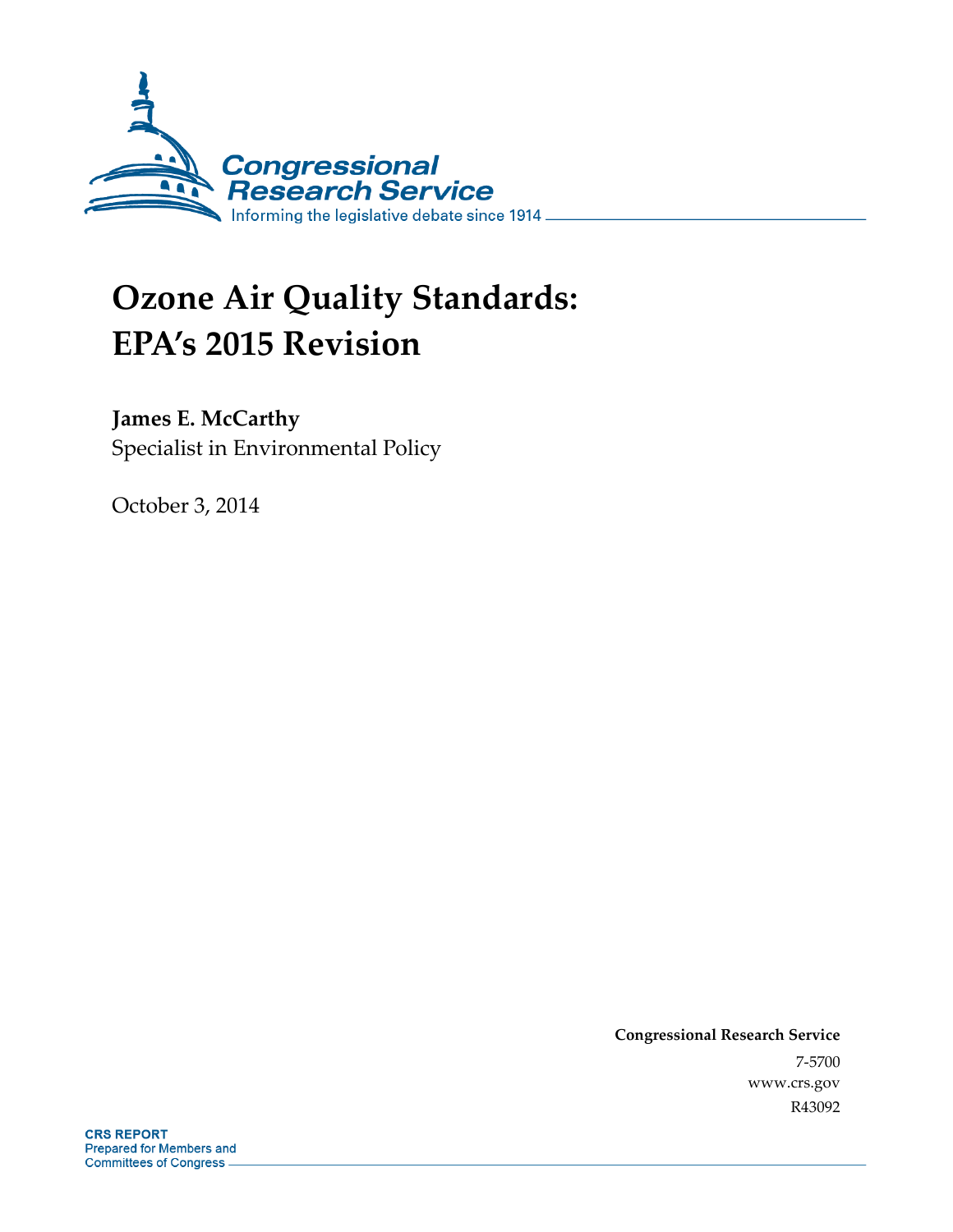## **Summary**

The Environmental Protection Agency (EPA) is nearing the end of a statutorily required review of the National Ambient Air Quality Standards (NAAQS) for ground-level ozone. The agency is under a court order to propose any revisions to the standard by December 1, 2014.

NAAQS are standards for outdoor (ambient) air that are intended to protect public health and welfare from harmful concentrations of pollution. If the EPA Administrator changes the primary standard to a lower level, she would be concluding that protecting public health requires lower concentrations of ozone pollution than were previously judged to be safe. In high enough concentrations, ozone aggravates heart and lung diseases and may contribute to premature death. Ozone also can have negative effects on forests and crop yields, which the secondary (welfarebased) NAAQS is intended to protect.

As of July 2014, 123 million people (40% of the U.S. population) lived in areas classified "nonattainment" for the primary ozone NAAQS. A more stringent standard might affect more areas, and sources that contribute to nonattainment might have to adopt more stringent emission controls. This could be costly: in 2011, EPA concluded that the annual cost of emission controls necessary to attain a primary NAAQS of 0.070 ppm (as opposed to the then-current standard of 0.075 parts per million, which remains in place today) would be at least \$11 billion in 2020.

EPA last revised the ozone standard in March 2008, but the standards chosen at that time remain subject to controversy. A 23-member panel of EPA science advisers, chosen from outside the agency, unanimously recommended a more stringent range of standards than the Administrator chose. In 2009-2011, the agency reconsidered the 2008 standard, but the process was shortcircuited by a presidential decision to await conclusion of the next regular review—the review now nearing completion.

The agency begins a NAAQS review by compiling an Integrated Science Assessment, which summarizes the science surrounding the standards. The current assessment, released in February 2013, finds that evidence associating ozone exposure with morbidity and mortality has strengthened since the 2008 review. This would appear to support more stringent standards. The next steps in the process, completion of a Risk Analysis and Policy Assessment, completed in August 2014, recommended a revised primary standard in the range of 0.060 to 0.070 ppm.

Proposed standards might raise a number of issues, including:

- Whether their expected benefits justify their costs. This is a perennial issue raised by stakeholders when EPA considers revising the NAAQS. As the Clean Air Act is currently written, the agency is prohibited from weighing costs against benefits in setting these standards. The statute simply states that the Administrator is to set the primary standard at a level requisite to protect public health, allowing an adequate margin of safety. A unanimous Supreme Court has found that the absence of language mentioning cost means that costs are not to be considered in setting these standards. Many in Congress would like to change this to require a cost-benefit consideration.
- How nonattainment areas would lower emissions sufficiently to comply with more stringent standards. Currently implemented federal standards for cars, trucks, nonroad vehicles and engines, power plants, and other pollution sources are not strong enough to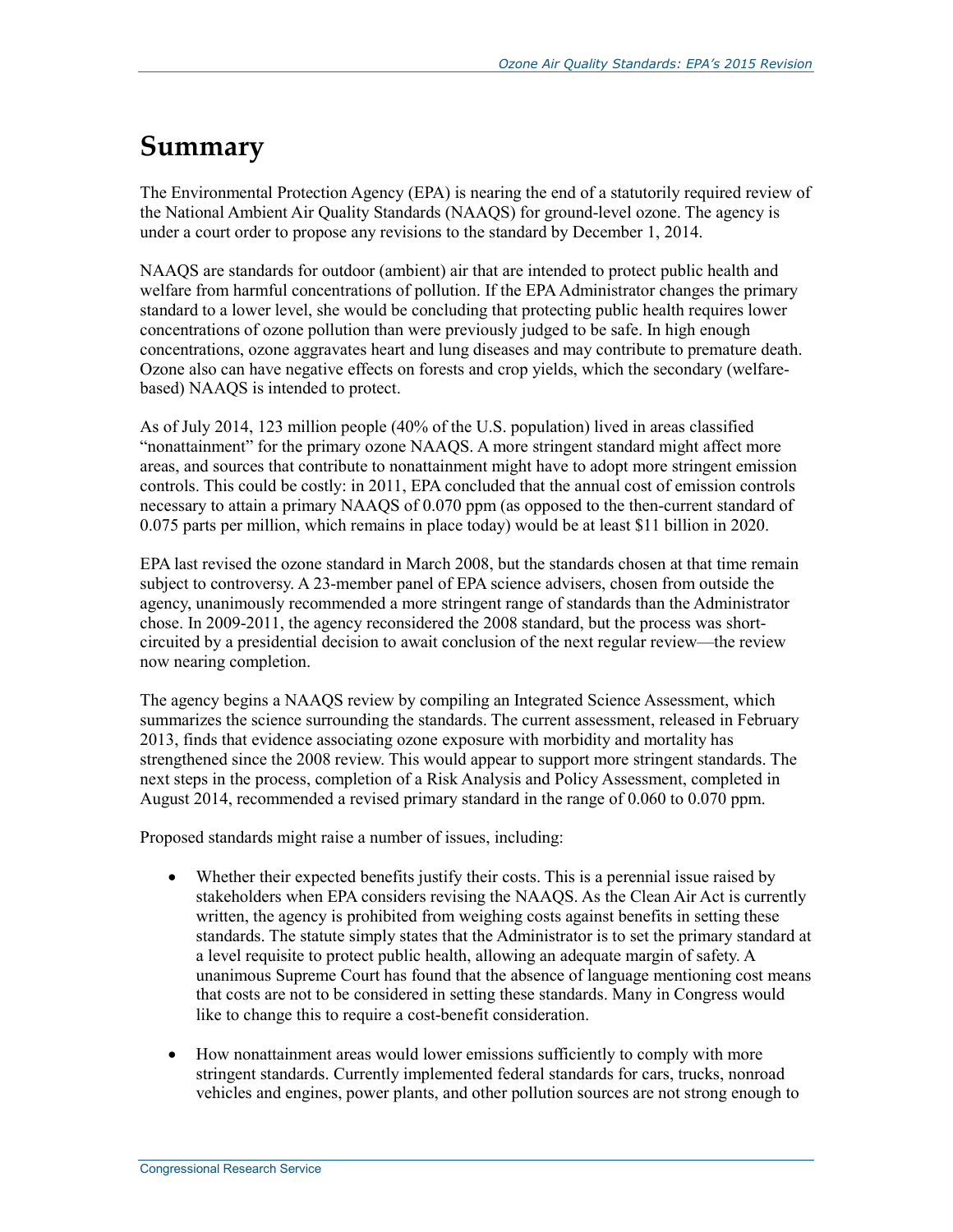bring many areas into attainment, thus requiring local pollution control measures in those cases. EPA has recently promulgated more stringent emission standards for motor vehicles, power plants, and other sources, to take effect between now and 2025. Whether these will be sufficient to help areas reach attainment is a key question.

• Monitoring issues. At present, only 675 of the nation's 3,000 counties have ozone monitors in place. New standards might suggest a need for additional monitoring, but both EPA and state monitoring budgets are constrained, raising questions as to how additional monitoring would be funded.

This report discusses the standard-setting process, the specifics of the current and most recent reviews, and issues that may be raised as EPA brings the current review to completion.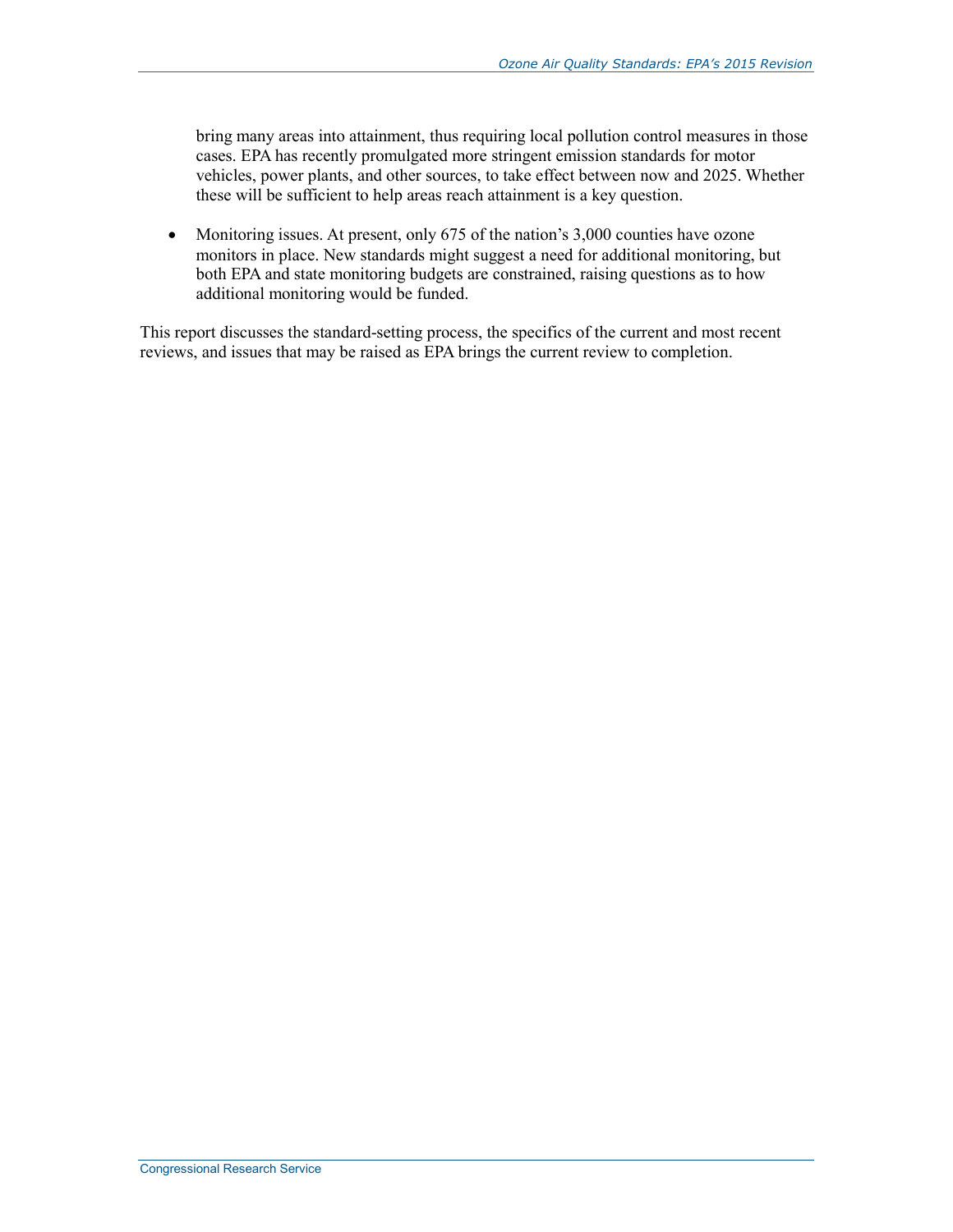## **Contents**

| The Role of Federal Versus State and Local Pollution Control Measures 17 |
|--------------------------------------------------------------------------|
|                                                                          |

## Figures

| Figure 2. Ozone Nonattainment and Maintenance Areas (1997 Standard, 0.08 ppm) 4 |  |
|---------------------------------------------------------------------------------|--|

## **Tables**

| Table 2. Estimated Costs and Quantifiable Benefits of Ozone NAAQS Options, in 2020 14 |  |
|---------------------------------------------------------------------------------------|--|

### Contacts

|--|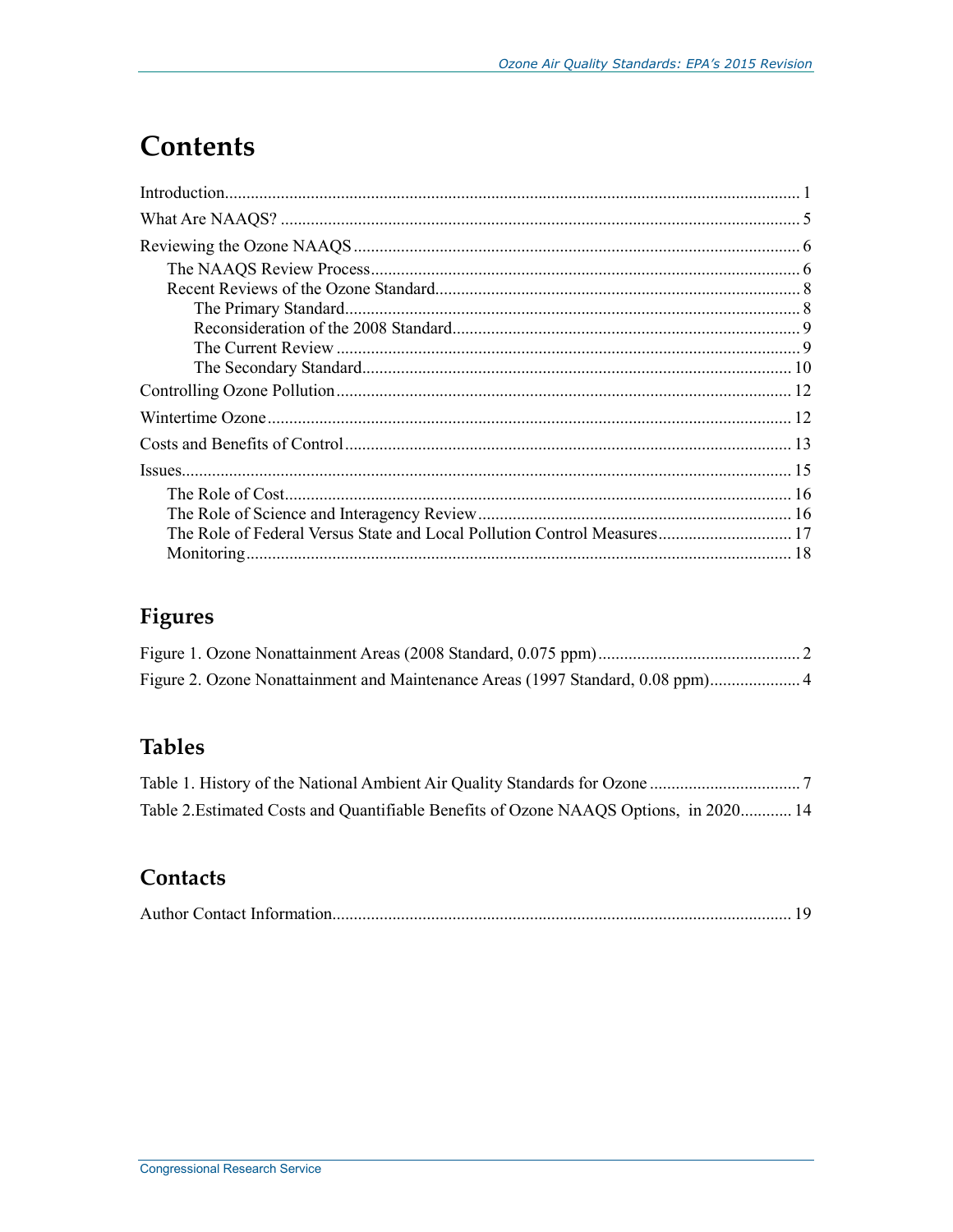## **Introduction**

The Environmental Protection Agency (EPA) is nearing completion of a statutorily required review of the National Ambient Air Quality Standards (NAAQS) for ground-level ozone.<sup>1</sup> The agency has already completed the science assessment that will serve as the review's foundation, $2$ and the agency's staff recommendations regarding the form and level of the standards have been sent to the Administrator for her decision.<sup>3</sup> The agency is under a court order to formally propose standards by December 1, 2014. A comment period, public hearings, and interagency review will follow. The standards are to be finalized by October 1, 2015.

Ground-level ozone (often referred to as "smog") is associated with serious health effects when present in high enough concentrations. These health effects include aggravated asthma, chronic bronchitis, and heart attacks, and in some cases premature death. In its 2010 proposal to reconsider the ozone standard, EPA said that reducing concentrations to 0.060 parts per million (versus the then-implemented primary standard of  $0.08$  parts per million<sup>4</sup>) would avoid 4,000 to 12,000 premature deaths annually.<sup>5</sup>

High ozone concentrations also affect the growth of plants, causing damage to both forests and field crops. In 2006, the U.S. Forest Service examined 380 monitoring sites in the Mid-Atlantic and Southeastern states and found visible injury to forest plants from ozone at 121 (32%) of them. At 20 of the sites, the damage was described as "severe."<sup>6</sup> In addition, EPA found that "several economically important crop species are sensitive to ozone levels typical of those found in the United States," and estimated that crop losses could be reduced by \$400 million to \$620 million annually by implementation of a more stringent ozone standard.<sup>7</sup>

<u>.</u>

<sup>&</sup>lt;sup>1</sup> Ground-level (tropospheric) ozone can be a lung irritant with serious adverse health effects. In the stratosphere, however, ozone protects the Earth from harmful ultraviolet rays of the sun. For more information, see U.S. EPA, "Ozone—Good Up High Bad Nearby," at http://www.epa.gov/airquality/gooduphigh/.

<sup>2</sup> Availability of the assessment was announced at 78 *Federal Register* 11172, February 15, 2013. For a summary, see "EPA Assessment Underscores Relationship Between Ozone Exposure, Respiratory Effects," *Daily Environment Report*, February 19, 2013. The assessment itself is 1,251 pages long and is available at http://www.epa.gov/ncea/isa/ ozone.htm.

<sup>&</sup>lt;sup>3</sup> U.S. EPA, Office of Air and Radiation, *Policy Assessment for the Review of the Ozone National Ambient Air Quality Standards*, August 2014, at http://www.epa.gov/ttn/naaqs/standards/ozone/data/20140829pa.pdf. Hereinafter "U.S. EPA, 2014 Policy Assessment."

<sup>4</sup> The ozone NAAQS is also frequently expressed in terms of parts per *billion* rather than parts per *million*. A standard of 0.060 parts per million would be the same as a standard of 60 parts per billion, and is often referred to as such. Until 2008, the standard was expressed in parts per million with two decimal places (e.g., 0.08 ppm from 1997 to 2008). Without a third decimal place, concentrations as high as 0.084 ppm (or 84 ppb) could be rounded to 0.08 and considered to be in attainment of the standard. The 2008 standard added greater precision to the standard by adding a third decimal place (0.075 ppm).

<sup>&</sup>lt;sup>5</sup> U.S. EPA, "Supplement to the Regulatory Impact Analysis for Ozone," Fact Sheet, January 7, 2010, at http://www.epa.gov/glo/pdfs/fs20100106ria.pdf.

<sup>6</sup> U.S. EPA, *Regulatory Impact Analysis, Final National Ambient Air Quality Standard for Ozone*, July 2011, p. 64, at http://www.epa.gov/glo/pdfs/201107\_OMBdraft-OzoneRIA.pdf.

 $<sup>7</sup>$  Ibid., p. 74.</sup>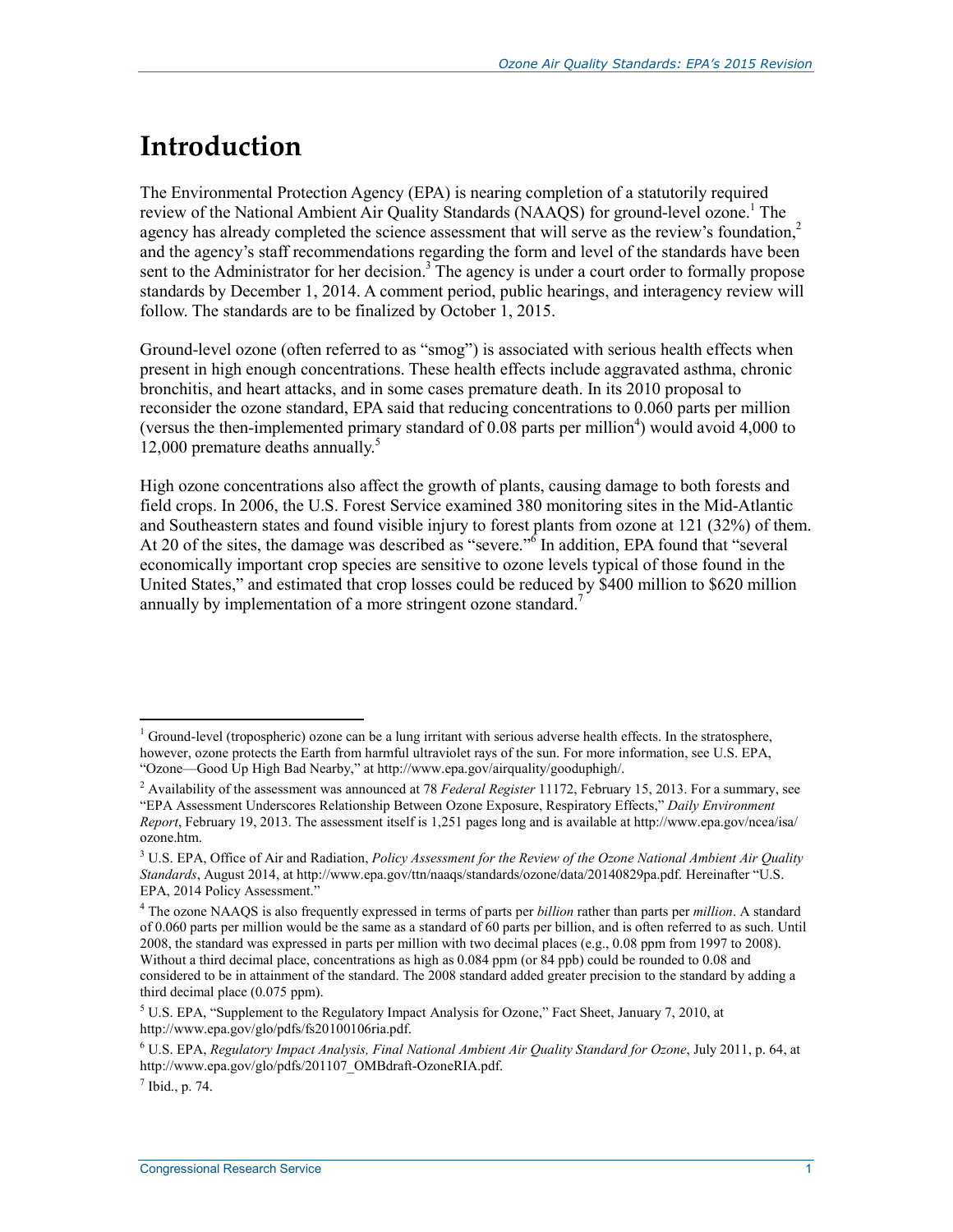

**Figure 1. Ozone Nonattainment Areas (2008 Standard, 0.075 ppm)** 

**Source:** U.S. EPA Green Book, http://www.epa.gov/airquality/greenbk/map8hr\_2008.html. Map shows areas designated nonattainment by EPA as of July 2, 2014.

**Notes:** Nonattainment designations were based on 2008-2010 monitoring data in most cases. As shown in **Figure 2**, some areas that attain the 2008 standard are still designated nonattainment for the less stringent 1997 standard. These areas may have monitoring data that demonstrate attainment with the 1997 (and the 2008) standards, but they must have an approved maintenance plan in place before they will be removed from the list of nonattainment areas.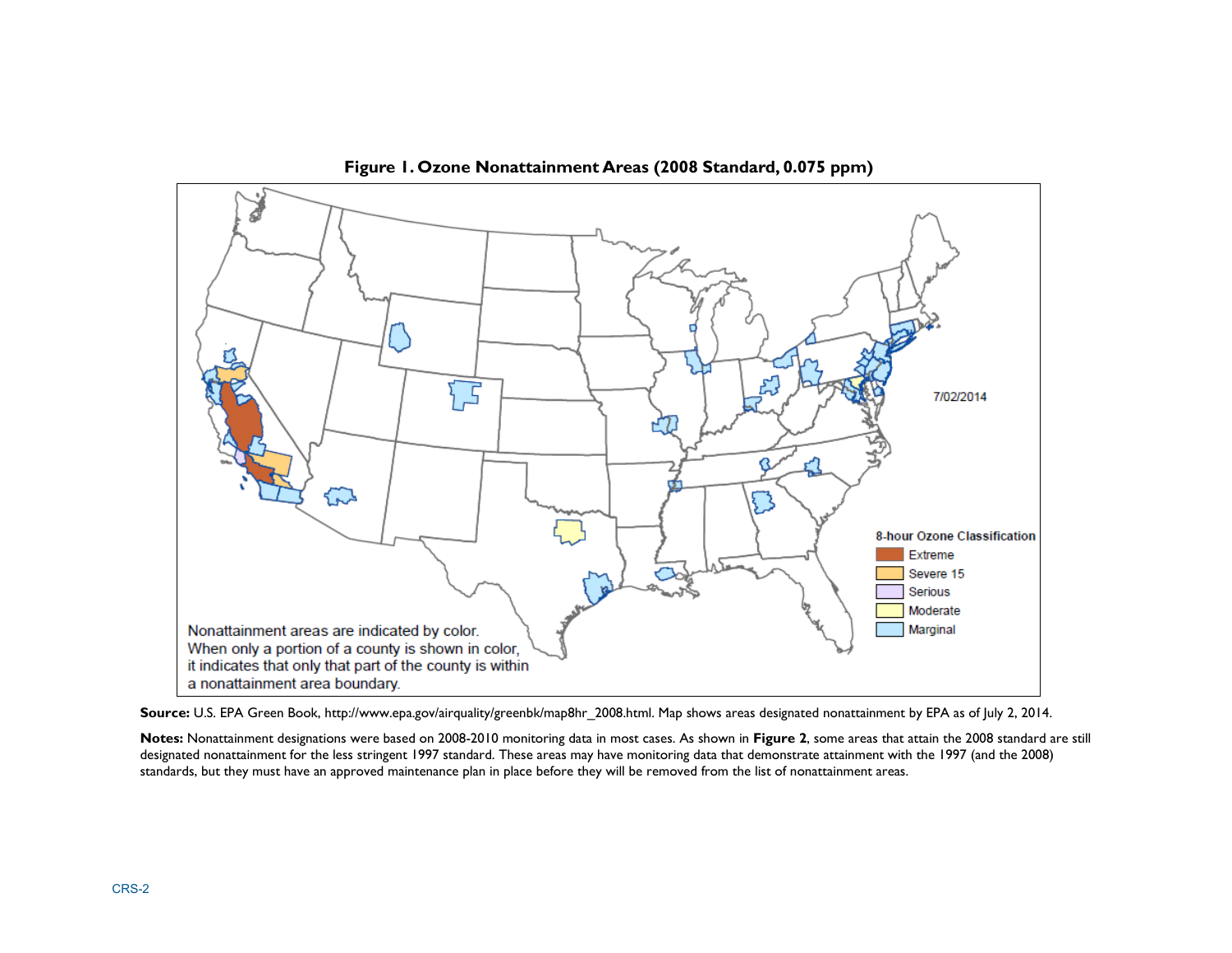While EPA's analysis has found that there would be substantial benefits to reducing ozone, the agency also has concluded that there could be substantial costs. At the time it promulgated its 2008 revision of the standard, EPA projected the cost of attaining the standard at \$7.6 billion to \$8.8 billion annually.<sup>8</sup> Tightening the standard further might add additional billions to that cost.

The ozone NAAQS are among EPA's most far-reaching standards. At the current level, set in March 2008 (0.075 ppm), 123 million people live in areas that have not attained the standards (see Figure 1).<sup>9</sup> These 46 areas (referred to as "nonattainment areas") generally coincide with metropolitan areas, but may be larger or smaller.

States are required to develop plans (State Implementation Plans, SIPs) that demonstrate how emissions will be reduced sufficiently in those nonattainment areas to attain the standards. SIPs are submitted to EPA for approval. Depending on the severity of pollution, the areas have from 3 to 20 years to reach attainment.

In addition to the 46 nonattainment areas for the 2008 standard, 37 areas with 105 million people (mostly the same areas) are still considered nonattainment for the less stringent 1997 ozone NAAQS, and 77 areas with 60 million people are classified as "maintenance areas" for that standard.10 (See **Figure 2**.) Some of these nonattainment areas may have monitoring data that demonstrate attainment with the 1997 standards; but they must have an EPA-approved maintenance plan in place before they will be removed from the nonattainment list and placed in the "maintenance" category. An approved maintenance plan includes enforceable measures demonstrating how an area will control emissions sufficiently to maintain compliance with the NAAQS.

EPA has several carrots or sticks available to get areas to comply with a NAAQS. The most frequently mentioned of these is the potential for highway-fund sanctions: failure to submit or implement a SIP adequate to attain or maintain compliance with the NAAQS can lead to the temporary suspension of federal highway funds for non-safety-related projects. Ultimately, EPA can impose a federal implementation or maintenance plan (a FIP) in an area that does not have an approved SIP. Imposition of sanctions or FIPs is relatively rare, however: generally the states avoid sanctions by submitting plans that require sufficient emission reductions to be deemed adequate by EPA.

The potential economic, health, and environmental impacts of a change in the ozone NAAQS have led to great interest in EPA's ongoing review of the standards. To assist Members and staff in evaluating EPA's review, this report provides background on NAAQS, the process used to establish them, the current ozone standards, the remaining controversy over the most recent revision, and issues that may be raised as EPA brings the current review to completion.

<sup>&</sup>lt;sup>8</sup> U.S. EPA, "Final Revisions to the National Ambient Air Quality Standards for Ozone," Fact Sheet, March 12, 2008, at http://www.epa.gov/glo/pdfs/2008\_03\_factsheet.pdf.

<sup>&</sup>lt;sup>9</sup> For specifics, see EPA's "Green Book," at http://www.epa.gov/oaqps001/greenbk/hntc.html.

 $10$  A listing of these areas, as well as areas still designated nonattainment for the 1997 standard, can be found at http://www.epa.gov/oaqps001/greenbk/o8index.html.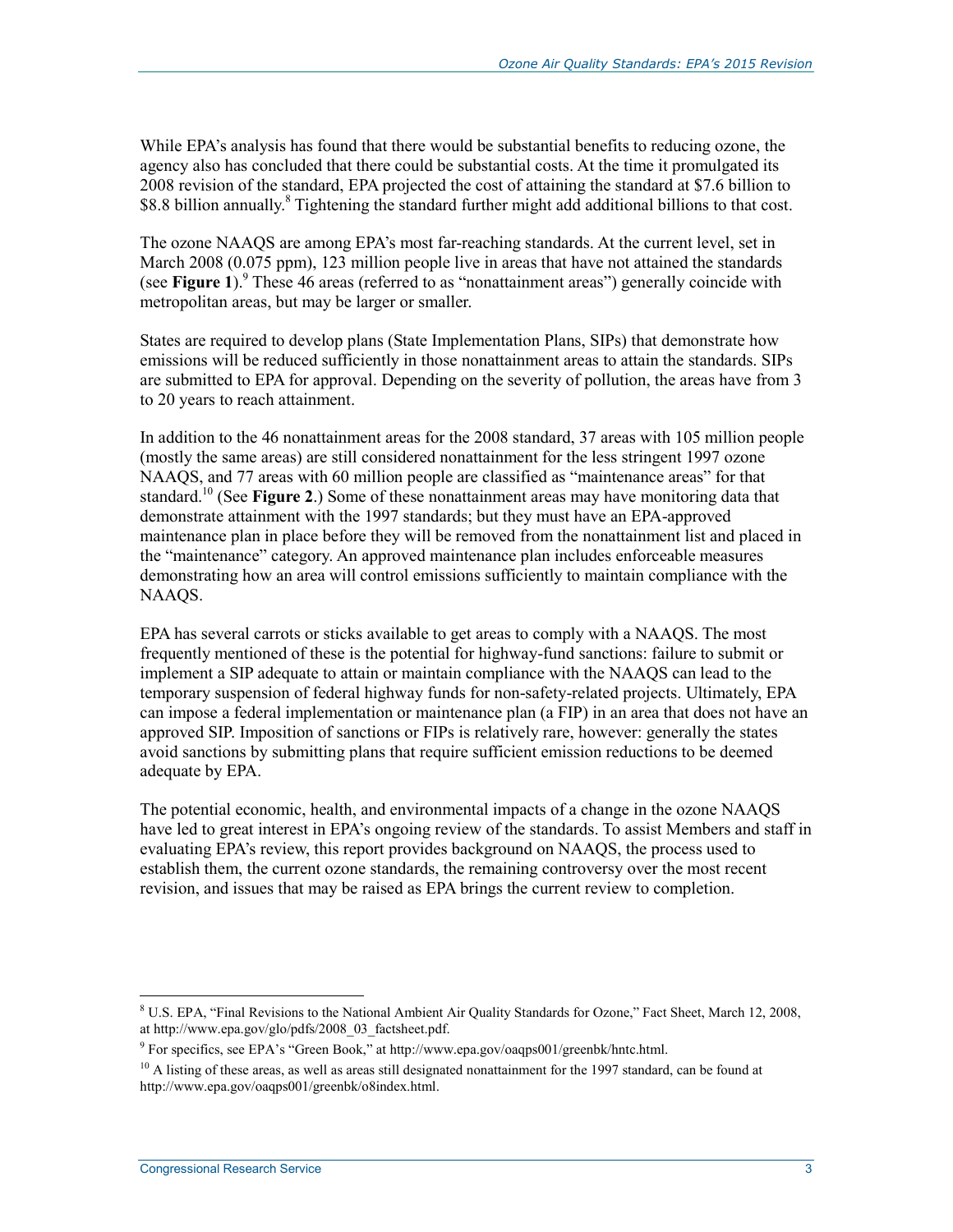

**Figure 2. Ozone Nonattainment and Maintenance Areas (1997 Standard, 0.08 ppm)** 

**Source:** U.S. EPA Green Book, http://www.epa.gov/airquality/greenbk/map8hrnm.html. Map shows areas designated nonattainment or maintenance as of 7/2/2014.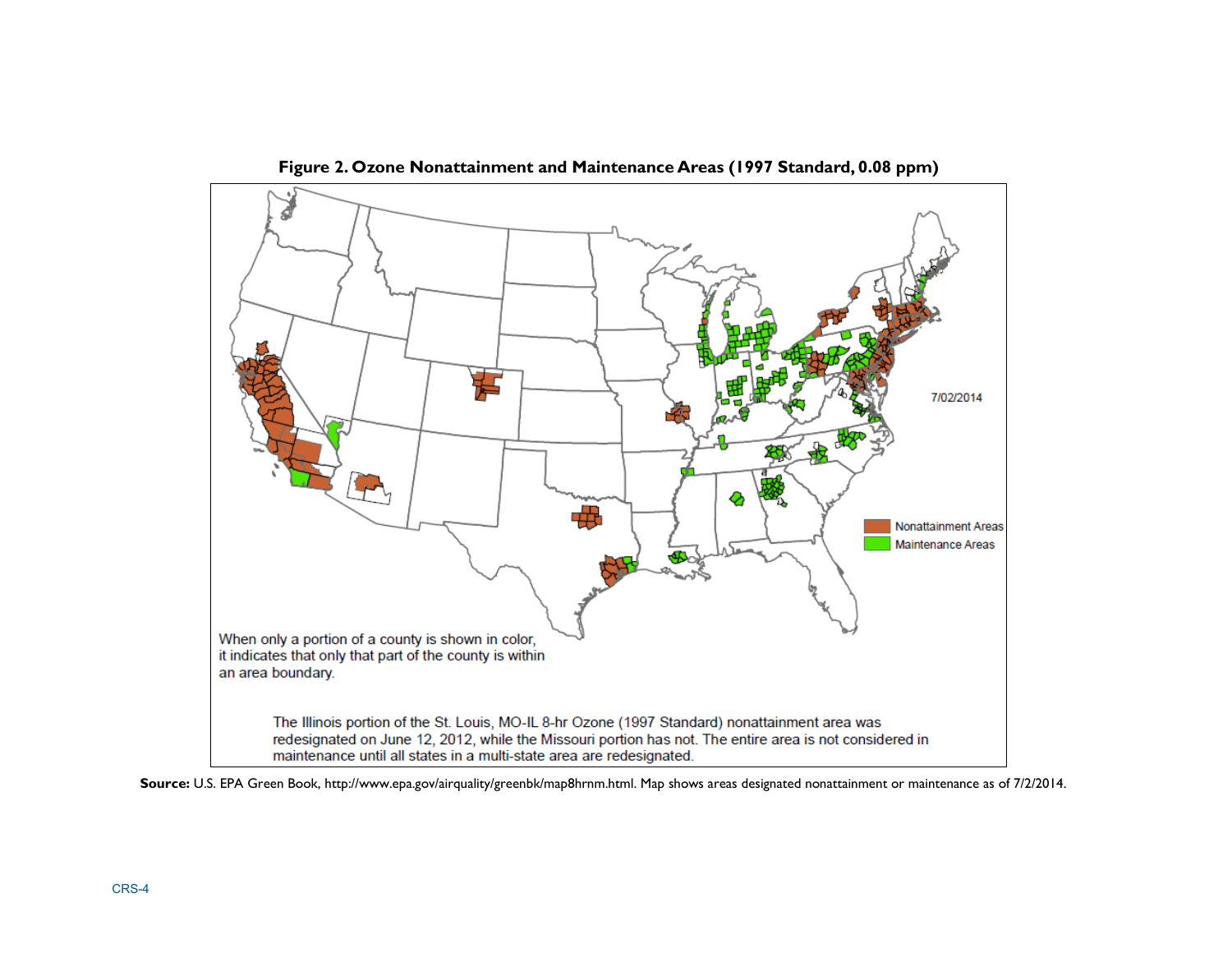## **What Are NAAQS?**

NAAQS are standards that apply to ambient (outdoor) air. Section 109 of the Clean Air Act directs EPA to set both primary NAAQS, which are standards, "the attainment and maintenance of which in the judgment of the [EPA] Administrator ... are requisite to protect the public health," with "an adequate margin of safety," and secondary NAAQS, which are standards necessary to protect public welfare, a broad term that includes damage to crops, vegetation, property, building materials, climate, etc. $11$ 

The pollutants to which NAAQS apply are generally referred to as "criteria" pollutants. The act defines them as pollutants that "endanger public health or welfare," and whose presence in ambient air "results from numerous or diverse mobile or stationary sources."<sup>12</sup> Six pollutants are currently identified as criteria pollutants: ozone, particulates, carbon monoxide, sulfur dioxide, nitrogen oxides, and lead. The EPA Administrator can add to this list if she determines that additional pollutants meet the definition, or delete pollutants from the list if they no longer meet the definition. There have been no changes to the list, however, since the late 1970s.

NAAQS are at the core of the Clean Air Act, even though they do not directly regulate emissions. In essence, they are standards that define what EPA considers to be clean air. Once a NAAQS has been set, the agency, using monitoring data and other information submitted by the states, identifies areas that exceed the standards and must reduce pollutant concentrations. This designation process is often delayed by litigation over the standards, by EPA's agreement to reconsider aspects of them, or by consultations with the states over the specifics of the areas to be designated. Designation of nonattainment areas for the 1997 NAAQS, for example, took seven years. Designations under the 2008 standards took four years.

After nonattainment areas are designated, state and local governments have up to three years to produce State Implementation Plans which outline the measures that will reduce emission levels and attain the standards. Actual attainment of the standards can stretch over a 3-year to 20-year period, depending on the severity of the area's pollution. Ozone nonattainment areas are designated as Marginal, Moderate, Serious, Severe, or Extreme, depending on the level of pollution. Each of these classifications comes with required pollution control measures: the more severe the pollution, the more stringent are the required controls, and the longer the area is allowed before it must demonstrate attainment. $^{13}$ 

Thus, establishment or revision of a NAAQS is not an event that requires immediate compliance with an air quality standard; rather, it sets in motion a long and complicated implementation

<sup>&</sup>lt;sup>11</sup> The Clean Air Act's definition of welfare is found in Section 302(h) of the act (42 U.S.C. 7602(h)).

<sup>&</sup>lt;sup>12</sup> Authority to establish NAAQS comes from both Sections 108 and 109 of the act; this definition of criteria pollutants is found in Section 108. The authority and procedures for controlling the sources of criteria pollutants are found throughout Titles I, II, and IV of the act. Many pollutants that are less widely emitted are classified as "hazardous air pollutants" and are regulated under a different section of the act (Section 112). That section defines specifically lists 187 pollutants or groups of pollutants and establishes different authorities and requirements for controlling their emissions.

<sup>13</sup> For a more detailed discussion, see CRS Report RL30853, *Clean Air Act: A Summary of the act and Its Major Requirements.*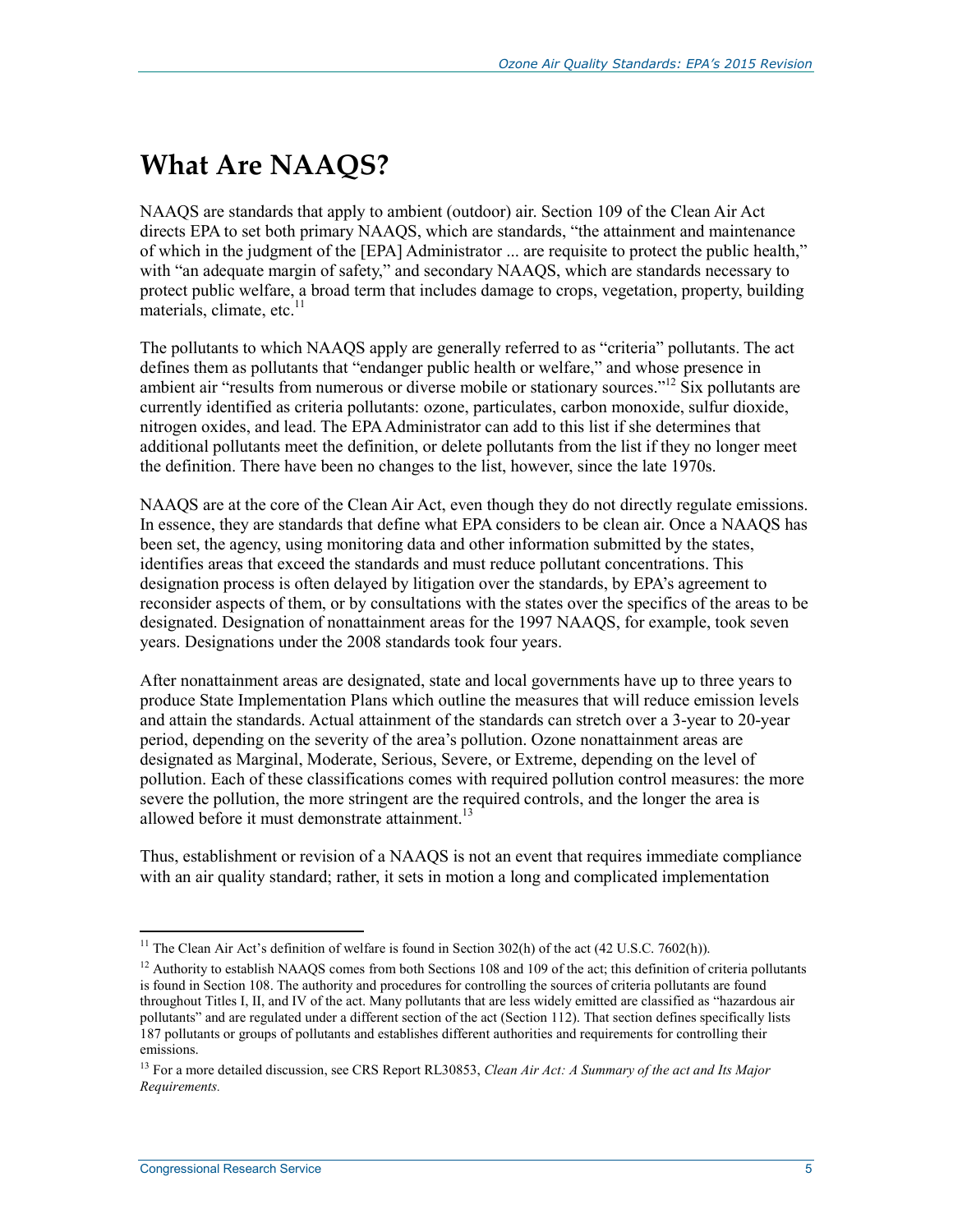process. That process may ultimately have far-reaching impacts for public health and welfare, for sources of pollution in numerous economic sectors, and for states and local governments.

In addition to state and local actions to address ambient concentrations of NAAQS pollutants, EPA itself acts to control emissions and concentrations of criteria pollutants, through national standards for products that contribute to ozone pollution (particularly mobile sources, such as automobiles) and standards for new stationary sources (such as power plants). These standards lead to emission reductions that states can factor into their implementation plans, reducing the need for local air pollution control measures.

## **Reviewing the Ozone NAAQS**

Section 109(d) of the Clean Air Act requires the agency to review each NAAQS every five years. That schedule is rarely met, but it often triggers lawsuits that force the agency to undertake a review.14 In June 2013, the Sierra Club and three other groups filed suit over EPA's failure to complete the current ozone review by the March 2013 deadline, and a court subsequently ordered EPA to propose any changes to the standards by December 1, 2014, and complete the review, with promulgation of any revisions by October 1, 2015.<sup>15</sup>

An historical review of the ozone NAAQS and their revisions is presented in Table 1.

### **The NAAQS Review Process**

Reviewing an existing NAAQS is generally a long process. To begin the process, EPA scientists compile the scientific literature published since the last NAAQS revision, and summarize it in a report known as a Criteria Document or Integrated Science Assessment (ISA). The ISA for ozone, completed in February 2013,<sup>16</sup> reviewed 2,300 scientific studies. Ozone ISAs cover topics as wide-ranging as the physics and chemistry of ozone in the atmosphere; environmental concentrations, patterns, and exposure; dosimetry and animal-to-human extrapolation; toxicology; interactions with co-occurring pollutants; controlled human exposure studies; epidemiology; effects on vegetation and ecosystems; effects on UVB (ultraviolet light) exposures and climate; and effects on man-made materials.

Following completion of the ISA, EPA prepares a Risk and Exposure Assessment to identify exposure pathways, at-risk populations, and health endpoints. This document was completed for the current review in August  $2014$ <sup>17</sup>

<sup>14</sup> CRS Report R41563, *Clean Air Issues in the 112th Congress*, summarized EPA's recent efforts to review the NAAQS and implement revisions, including the next steps for each of the six criteria pollutants. Reviews of all six pollutants (ozone, PM, lead,  $NO<sub>2</sub>$ , carbon monoxide, and  $SO<sub>2</sub>$ ) have been completed since 2006, with the standards being made more stringent for five of the six.

<sup>&</sup>lt;sup>15</sup> The agency missed the March 2013 deadline for review of the 2008 standard. The suit is Sierra Club v. EPA, No. 13-2809 (N.D. Cal., filed 6/19/13).

<sup>16</sup> U.S. EPA, Office of Research and Development, *Integrated Science Assessment of Ozone and Related Photochemical Oxidants*, Final Report, February 2013, at http://www.epa.gov/ncea/isa/ozone.htm.

<sup>17</sup> U.S. EPA, *Ozone (O3) Standards - Documents from Current Review - Risk and Exposure Assessments*, at http://www.epa.gov/ttn/naaqs/standards/ozone/s\_o3\_2008\_rea.html.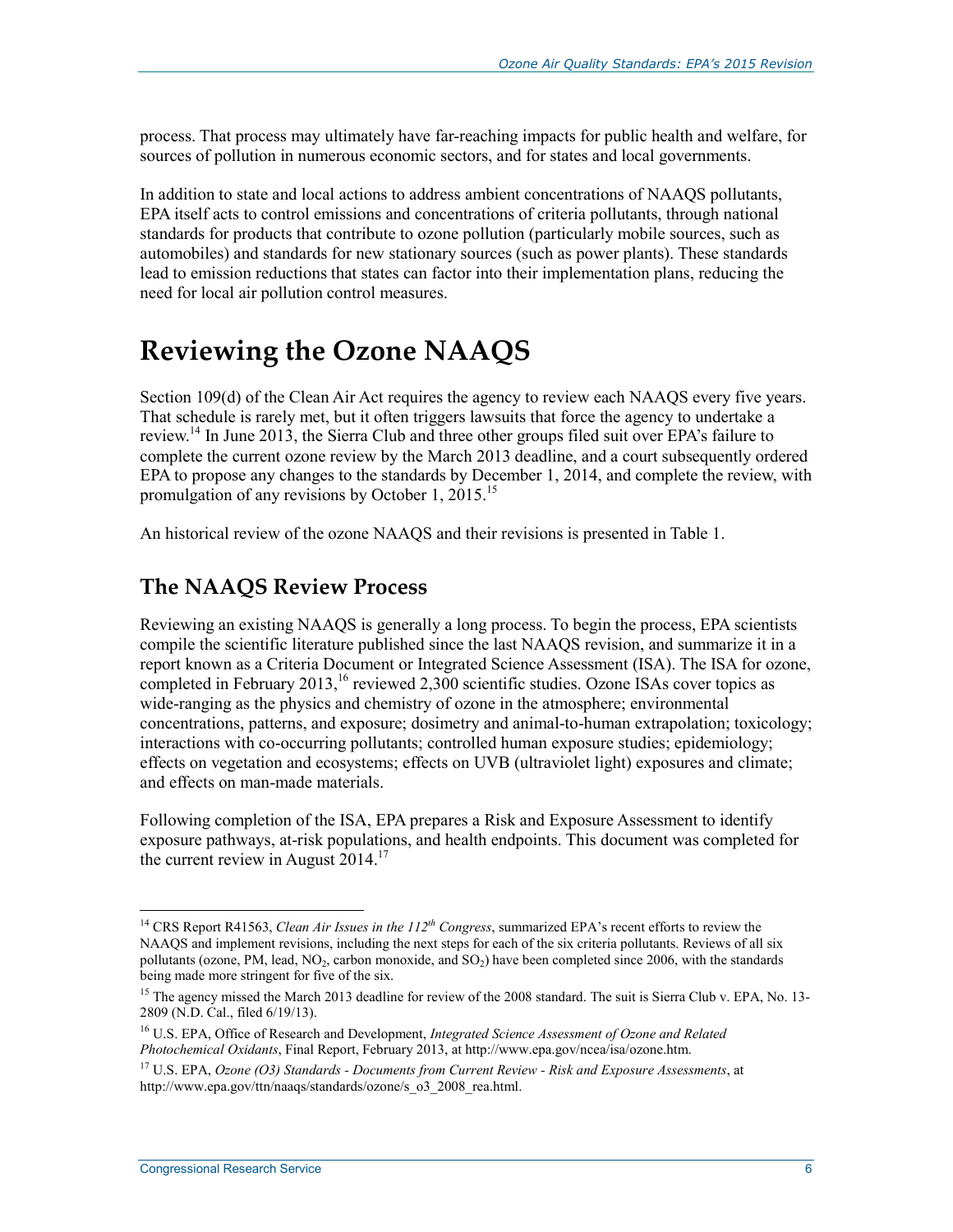| Year        | Final<br><b>Rule/Decision</b>                                              | Primary/<br><b>Secondary</b> | Indicator                 | <b>Averaging</b><br><b>Time</b> | Level      | Form                                                                                                                                                           |
|-------------|----------------------------------------------------------------------------|------------------------------|---------------------------|---------------------------------|------------|----------------------------------------------------------------------------------------------------------------------------------------------------------------|
| 1971        | 36 FR 8186                                                                 | Primary and                  | Total                     | I-hour                          | $0.08$ ppm | Not to be exceeded                                                                                                                                             |
|             | Apr 30, 1971                                                               | Secondary                    | photochemical<br>oxidants |                                 |            | more than one hour<br>per year.                                                                                                                                |
| 1979        | 44 FR 8202                                                                 | Primary and                  | Ozone                     | I-hour                          | $0.12$ ppm | Attainment is<br>defined when the                                                                                                                              |
|             | Feb 8, 1979                                                                | Secondary                    |                           |                                 |            | expected number of<br>days per calendar<br>year, with maximum<br>hourly average<br>concentration<br>greater than 0.12<br>ppm, is equal to or<br>less than one. |
| 1993        | 58 FR 13008                                                                | <b>EPA</b> decided           |                           |                                 |            |                                                                                                                                                                |
| Mar 9, 1993 | that revisions to<br>the standards<br>were not<br>warranted at<br>the time |                              |                           |                                 |            |                                                                                                                                                                |
| 1997        | 62 FR 38856                                                                | Primary and<br>Secondary     | Ozone                     | 8-hour                          | $0.08$ ppm | Annual fourth-                                                                                                                                                 |
|             | Jul 18, 1997                                                               |                              |                           |                                 |            | highest daily<br>maximum 8-hr<br>concentration,<br>averaged over 3<br>years.                                                                                   |
| 2008        | 73 FR 16483<br>Primary and                                                 |                              | Ozone                     | 8-hour                          | 0.075      | Annual fourth-                                                                                                                                                 |
|             | Mar 27, 2008                                                               | Secondary                    |                           |                                 | ppm        | highest daily<br>maximum 8-hr<br>concentration,<br>averaged over 3<br>years.                                                                                   |

#### **Table 1. History of the National Ambient Air Quality Standards for Ozone**  1971-2008

**Source:** U.S. Environmental Protection Agency, http://epa.gov/ttn/naaqs/standards/ozone/s\_o3\_history.html.

A final document prepared by EPA staff, the Staff Paper or Policy Assessment, summarizes the information compiled in the ISA and Risk Assessment and provides the Administrator with options regarding the indicators, averaging times, statistical form, and numerical level (concentration) of the NAAQS. A Policy Assessment was completed and publicly released on August 29, 2014.<sup>18</sup>

<sup>18</sup> U.S. EPA, Office of Air and Radiation, *Policy Assessment for the Review of the Ozone National Ambient Air Quality Standards*, August 2014, at http://www.epa.gov/ttn/naaqs/standards/ozone/data/20140829pa.pdf. Hereinafter "U.S. EPA, 2014 Policy Assessment."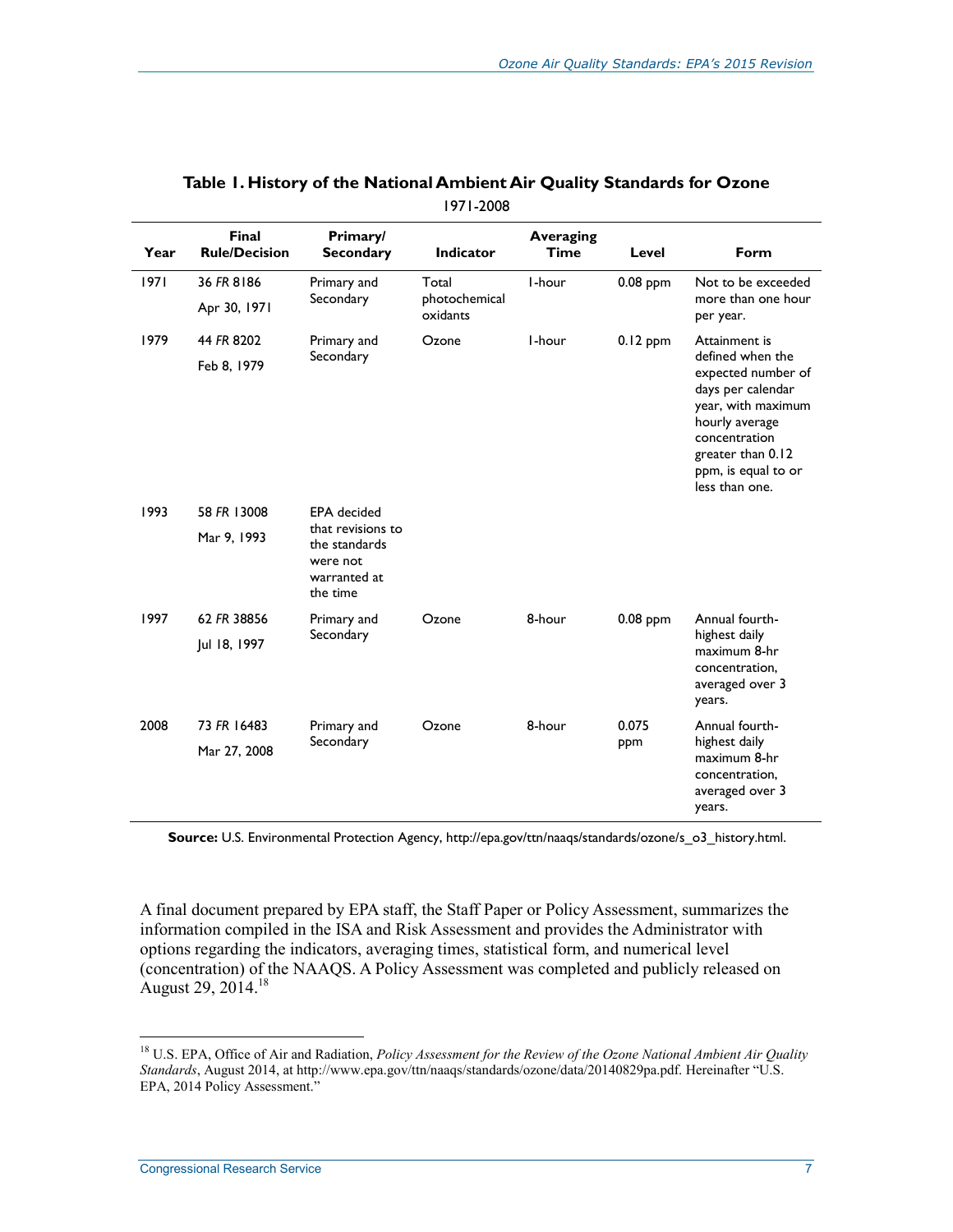To ensure that NAAQS reviews meet the highest scientific standards, the 1977 amendments to the Clean Air Act required the Administrator to appoint an independent Clean Air Scientific Advisory Committee (CASAC). CASAC has seven members, largely from academia and from private research institutions. In conducting NAAQS reviews, their expertise is supplemented by panels of the nation's leading experts on the health and environmental effects of the specific pollutants that are under review. These panels can be rather large. The panel for the current ozone review, for example, has 20 members. CASAC and the public make suggestions regarding the membership of the panels on specific pollutants, with the final selections made by EPA. The panels evaluate the agency's work during NAAQS-setting and NAAQS-revision, rather than conducting their own independent review of the standards.

### **Recent Reviews of the Ozone Standard**

EPA last changed the NAAQS for ozone in March 2008, from 0.08 ppm to 0.075 ppm. Although the standard was strengthened, the level chosen at that time was subject to controversy. A 23 member CASAC Review Panel unanimously recommended a range of standards more stringent than what the Administrator chose.<sup>19</sup>

In September 2009, EPA agreed to reconsider the 2008 standard. As a result, a more stringent primary standard and a different version of the secondary standard were proposed in January 2010. After a year and a half of public comment and review, EPA sent what it considered a final set of standards to OMB for interagency review. The process was short-circuited, however, by a presidential decision to await conclusion of the next regular review—the review now nearing completion—before promulgating any change.

#### **The Primary Standard**

<u>.</u>

The review completed in 2008 found evidence of health effects, including mortality, at levels of exposure below the then-current 0.08 ppm standard. As a result, both EPA staff and CASAC recommended strengthening the standard. CASAC stated: "There is no scientific justification for retaining the current  $[0.08 \text{ ppm}]$  primary 8-hr NAAQS.<sup>320</sup> The panel unanimously recommended a range of 0.060 to 0.070 ppm (60 to 70 parts per billion) for the primary (health-based) 8-hour standard.

<sup>&</sup>lt;sup>19</sup> In a letter to the Administrator sent after promulgation of the NAAQS, the panel's chair stated, "Nevertheless, the members of the CASAC Ozone Review Panel do not endorse the new primary ozone standard as being sufficiently protective of public health. The CASAC—as the Agency's statutorily-established science advisory committee for advising you on the national ambient air quality standards—unanimously recommended decreasing the primary standard to within the range of 0.060–0.070 ppm. It is the Committee's consensus scientific opinion that your decision to set the primary ozone standard above this range fails to satisfy the explicit stipulations of the Clean Air Act that you ensure an adequate margin of safety for all individuals, including sensitive populations." Letter of Rogene F. Henderson, Chair, Clean Air Scientific Advisory Committee, to EPA Administrator Stephen L. Johnson, April 7, 2008, at http://yosemite.epa.gov/sab/sabproduct.nsf/4AF8764324331288852574250069E494/\$File/EPA-CASAC-08-009 unsigned.pdf.

<sup>&</sup>lt;sup>20</sup> Letter of Rogene Henderson, Chair, Clean Air Scientific Advisory Committee, to Hon. Stephen L. Johnson, EPA Administrator, October 24, 2006, available at http://yosemite.epa.gov/sab/sabproduct.nsf/ AB290E0DB8B72A33852572120055858F/\$File/casac-07-001.pdf.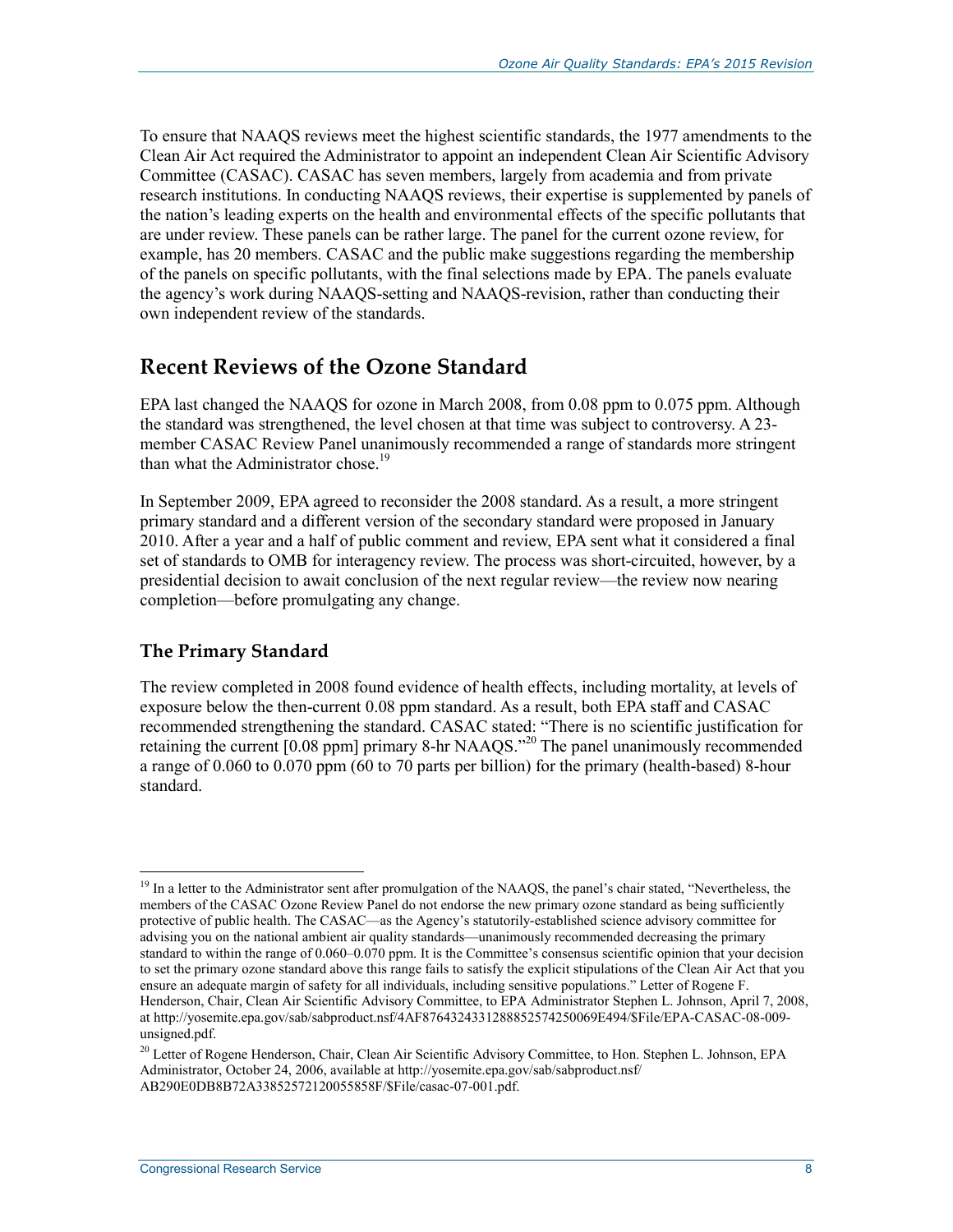EPA staff also recommended strengthening the primary standard. They recommended "considering a standard level within the range of somewhat below 0.080 parts per million (ppm) to 0.060 ppm."<sup>21</sup>

Based on these recommendations, and his own judgment regarding the strength of the science, Stephen Johnson, the Bush Administration's last EPA Administrator, chose to finalize the standard at  $0.075$  ppm (75 parts per billion).<sup>22</sup> That revision led to designation of nonattainment areas in April and May 2012, as shown above in **Figure 1**. 23

The Regulatory Impact Analysis that accompanied the 2008 standard identified 345 counties in 36 states in exceedance of the 0.075 ppm standard, using data for 2004-2006 (the most recent available at the time). By May 2012, when the nonattainment areas were actually designated, the number of counties in nonattainment had fallen to 221 in 27 states, based mostly on data for  $2008-2010.<sup>24</sup>$  In the intervening years, emissions declined in most areas as more stringent standards for both mobile and stationary sources took effect. The recession may also have contributed to the lower numbers: when the economy is operating well below capacity, emissions generally decline.

#### **Reconsideration of the 2008 Standard**

As noted, EPA began a process to reconsider the 2008 ozone NAAQS in September 2009, and proposed a more stringent primary NAAQS in January 2010. The reconsideration process, which generally relied on the same data as that used to set the 2008 standard, led EPA to recommend a primary NAAQS of 0.070 ppm (70 ppb), within the range recommended by the CASAC Ozone Review Panel in 2008.

Although the draft final standard was withdrawn at the President's request before being promulgated, the agency subsequently made available documents prepared in support of its recommendation, including a Supplement to the 2008 Regulatory Impact Analysis.<sup>25</sup> The Supplemental RIA is discussed below, in the section on "Costs and Benefits of Control."

#### **The Current Review**

1

The current review, after assessing hundreds of new studies, has reached conclusions similar to those of the 2008 process:

<sup>&</sup>lt;sup>21</sup> "Review of National Ambient Air Quality Standards for Ozone Final Staff Paper, Human Exposure and Risk Assessments and Environmental Report," Fact Sheet, at http://www.epa.gov/ttn/naaqs/standards/ozone/data/ 2007\_01\_finalsp\_factsheet.pdf.

<sup>&</sup>lt;sup>22</sup> All of EPA's references to the standard are expressed as parts per million (e.g., 0.075 ppm), but many references in the press convert this to a more readable parts per billion  $(i.e., 75$  parts per billion). In order to avoid confusion when quoting from EPA sources, this report generally uses the more cumbersome parts-per-million form.

<sup>&</sup>lt;sup>23</sup> Detailed information on the designations, including links to *Federal Register* notices, can be found on EPA's website at http://www.epa.gov/airquality/ozonepollution/designations/2008standards/regs.htm#may12.

<sup>&</sup>lt;sup>24</sup> A few states had certified monitoring data for 2009-2011, and their designations were based on that three-year period.

<sup>&</sup>lt;sup>25</sup> See "EPA Releases Documents on the National Ambient Air Quality Standard for Ozone," at http://www.epa.gov/ glo/actions.html.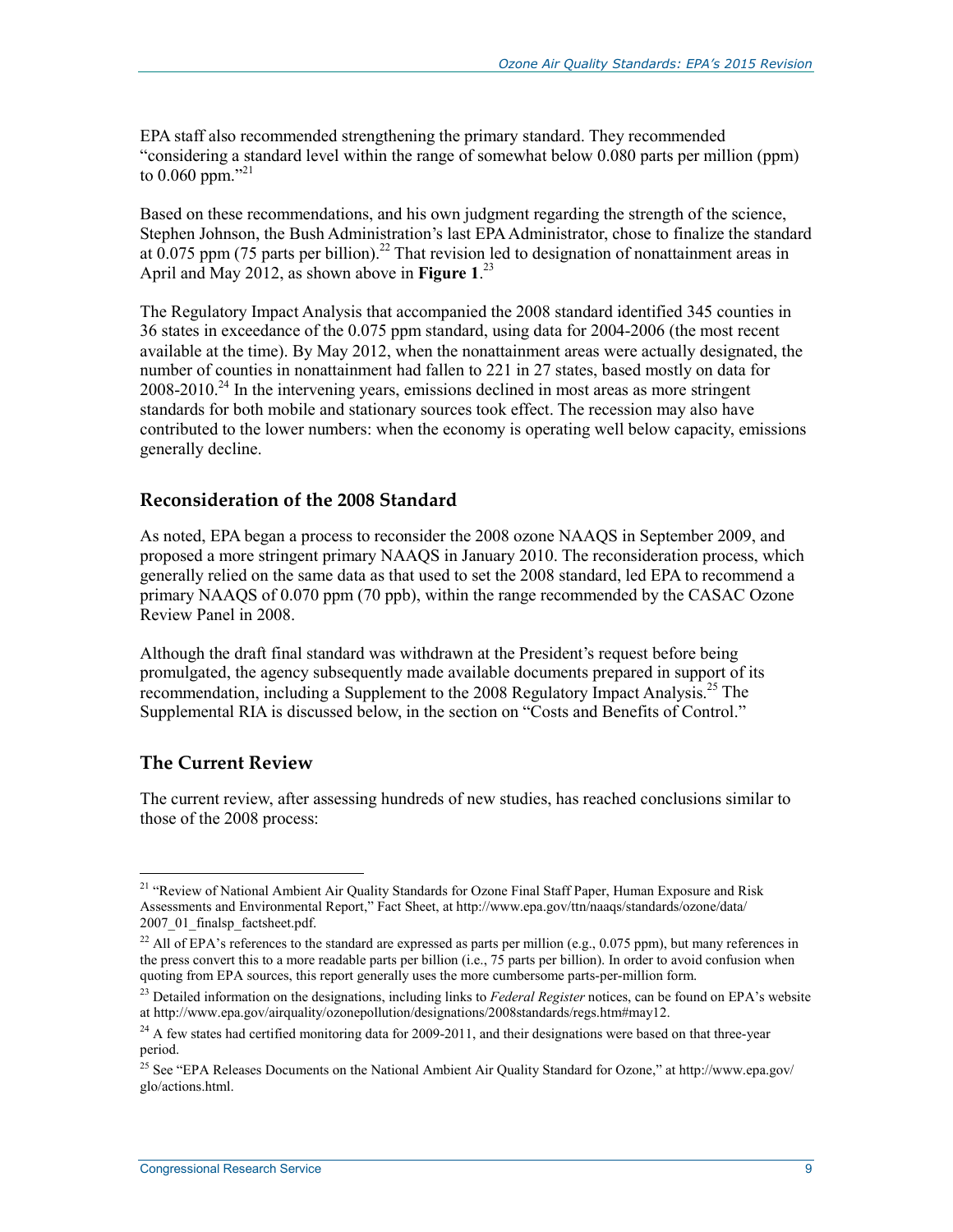The available scientific evidence and exposure/risk information provide strong support for considering a primary  $O_3$  [ozone] standard with a revised level in order to increase public health protection, including for at-risk populations and lifestages. Staff concludes that it is appropriate in this review to consider a revised primary  $O_3$  standard level within the range of 70 ppb to 60 ppb. A standard set within this range would result in important improvements in public protection, compared to the current standard, and could reasonably be judged to provide an appropriate degree of public health protection, including for at-risk populations and lifestages. In its advice to the Administrator, CASAC also concluded that the scientific evidence and exposure/risk information support consideration of standard levels from 70 to 60 ppb. Within this range, CASAC concluded that a level of 70 ppb would provide little margin of safety and, therefore, provided the policy advice that the level of the  $O_3$  standard should be set below 70 ppb. $^{26}$ 

These recommendations are now in the hands of the EPA Administrator, who will propose retaining or revising the NAAQS by December 1, 2014.

#### **The Secondary Standard**

As part of the review completed in 2008 and the 2010-2011 reconsideration process, EPA also assessed the secondary NAAQS for ozone. As explained above, secondary NAAQS are standards necessary to protect public welfare, a broad term that includes damage to crops, vegetation, property, building materials, climate, etc. Prior to 2008, the secondary standard was identical to the primary standard—0.08 ppm beginning in 1997.

Ozone affects both tree growth and crop yields, and the damage from exposure is cumulative over the growing season. In order to address this damage, EPA staff recommended in the 2008 review that the Administrator establish a new form for the secondary standard: a seasonal (three-month) average that would cumulate hourly ozone exposures for the daily 12-hour daylight window (termed a "W126 index").<sup>27</sup> The staff initially recommended a standard in a range of 7-21 parts per million-hours (ppm-hours). CASAC's ozone panel agreed unanimously that the form of the secondary standard should be changed as the staff suggested, but it did not agree that the upper bound of the range should be as high as 21 ppm-hours, suggesting that the upper bound be no higher than 15 ppm-hours. $^{28}$ 

The Administrator's June 2007 proposal was in line with the staff recommendation, 7-21 ppmhours, but his final March 2008 choice was to duplicate the primary standard he promulgated at that time. He set a secondary standard at 0.075 ppm averaged over 8 hours, rejecting the advice of both CASAC and his staff.

The secondary standard carries no deadline for attainment and has never been the subject of penalties or sanctions for areas that failed to meet it (unless they also violated a primary standard), but there was substantial disagreement between the Bush Administration EPA and the

 $26$  U.S. EPA, 2014 Policy Assessment, p. ES-5.

 $27$  The index gives greater weight to higher concentrations of ozone. For a detailed explanation of how it is calculated, see U.S. EPA, "June 2007 Proposal to Revise the National Ambient Air Quality Standards for Ground-level Ozone, General Overview," pp. 14-15, at http://www.epa.gov/groundlevelozone/pdfs/20070627slides.pdf.

<sup>&</sup>lt;sup>28</sup> Letter of Rogene Henderson, Chair, Clean Air Scientific Advisory Committee, to Hon. Stephen L. Johnson, EPA Administrator, March 26, 2007, p. 3, available at http://yosemite.epa.gov/sab/sabproduct.nsf/ FE915E916333D776852572AC007397B5/\$File/casac-07-002.pdf.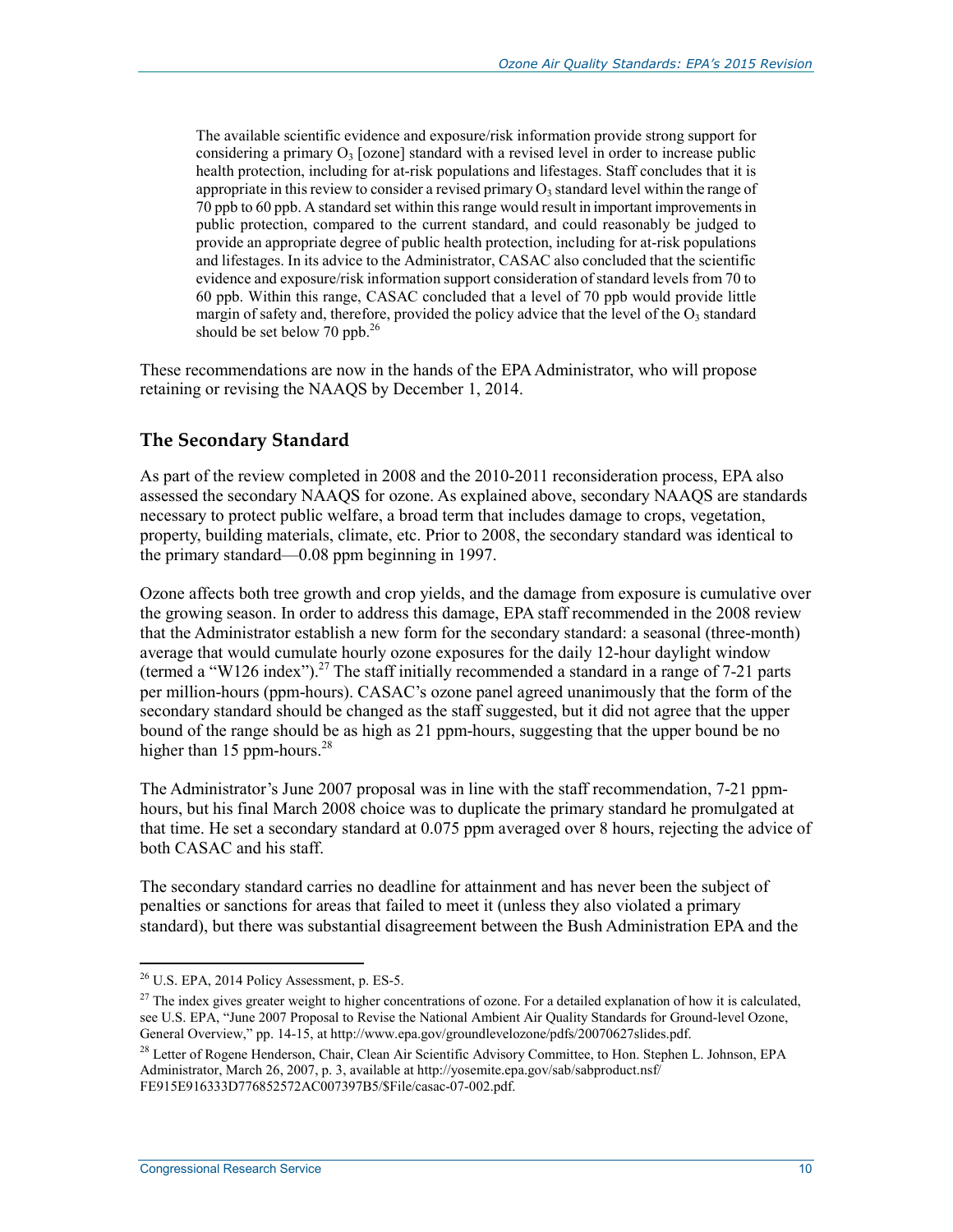Office of Management and Budget (OMB) over the form in which this standard should be set. OMB maintained that EPA had failed to consider or evaluate the effects of a W126 standard on "economic values, personal comfort, and well-being"—terms that are also included in the Clean Air Act's definition of welfare—and thus did not provide a balanced consideration of welfare effects, as required by the act. OMB also maintained that EPA had not adequately demonstrated that the proposed secondary standard would be more protective than one set equal to the primary standard.<sup>29</sup> Ultimately, OMB prevailed.<sup>30</sup>

Upon reconsideration, the 2011 draft standards would also have adopted the W126 index and would have set the secondary standard at 13 ppm-hours, in line with CASAC's recommendations. With the President's request to withdraw the draft standard and await completion of the current five-year review, a seasonal standard has yet to be implemented.

EPA's August 2014 Policy Assessment renews this debate, this time with an additional thumb on the scale. The agency's staff has again recommended that the Administrator set a secondary standard using the W126 index. The staff recommended a standard somewhere in the range of 7 to 17 ppm-hours, similar to CASAC's recommended range of 7 to 15 ppm-hours.<sup>31</sup> In the interim, the D.C. Circuit Court of Appeals also weighed in. In a July 23, 2013, decision, the court remanded the 2008 secondary standard to EPA for further explanation or reconsideration: the court found that "EPA must expressly 'determine what level of ... protection is requisite to protect the public welfare,' [citation omitted] and explain why this is so." $32$ 

A total of 163 counties would have exceeded the draft seasonal standard sent to OMB in  $2011$ .<sup>33</sup> All but 11 of these counties also would have exceeded the draft primary standard and would have had to address emissions of ozone precursors whether or not they exceeded the secondary standard  $34$ 

As discussed further below, however, few rural counties have ozone monitors, so the true extent of nonattainment with a seasonal secondary standard is currently unknowable. EPA proposed additional ozone monitoring requirements for both urban and non-urban areas in  $2009$ ;<sup>35</sup> as of this writing, the agency has not issued a final monitoring rule.

"Supplemental Information on the Ozone NAAQS," Memorandum from Majority Staff to Members of the Committee, May 20, 2008, in *White House Overruled EPA Administrator on Ozone Regulation*, at http://oversight-

<sup>&</sup>lt;u>.</u> <sup>29</sup> See "Ozone Secondary Standard," Memorandum of Marcus Peacock, EPA Deputy Administrator, to Susan Dudley, OMB, March 7, 2008, p. 2, at http://oversight-archive.waxman.house.gov/documents/20080520091448.pdf. The House Oversight and Government Reform Committee made this and other relevant documents from the 2008 review available, two months after the review's completion. See House Oversight and Government Reform Committee,

archive.waxman.house.gov/story.asp?id=1958. For additional discussion, also see CRS Report RL34057, *Ozone Air Quality Standards: EPA's March 2008 Revision*, by James E. McCarthy.

<sup>&</sup>lt;sup>30</sup> Letter of Susan E. Dudley, Administrator, Office of Information and Regulatory Affairs, OMB, to Stephen L. Johnson, EPA Administrator, March 13, 2008, at http://oversight-archive.waxman.house.gov/documents/ 20080520092019.pdf.

<sup>&</sup>lt;sup>31</sup> See U.S. EPA, 2014 Policy Assessment, pp. ES-9 to ES-12.

<sup>32</sup> Mississippi v. EPA, 723 F.3d 246, 272, 273 (D.C. Cir. 2013) (ellipses in original).

 $33$  For additional information, including a map of the potential nonattainment areas for the draft secondary standard, see U.S. EPA, *Regulatory Impact Analysis, Final National Ambient Air Quality Standard for Ozone*, July 2011, pp. 48-49, at http://www.epa.gov/glo/pdfs/201107\_OMBdraft-OzoneRIA.pdf.

<sup>&</sup>lt;sup>34</sup> The 11 counties that would have exceeded only the draft secondary standard were in Arizona, Colorado, New Mexico, and Utah. Supplemental RIA, p. 49.

<sup>&</sup>lt;sup>35</sup> For information on the proposed monitoring rule, see "Fact Sheet: Proposal to Revise the National Ambient Air (continued...)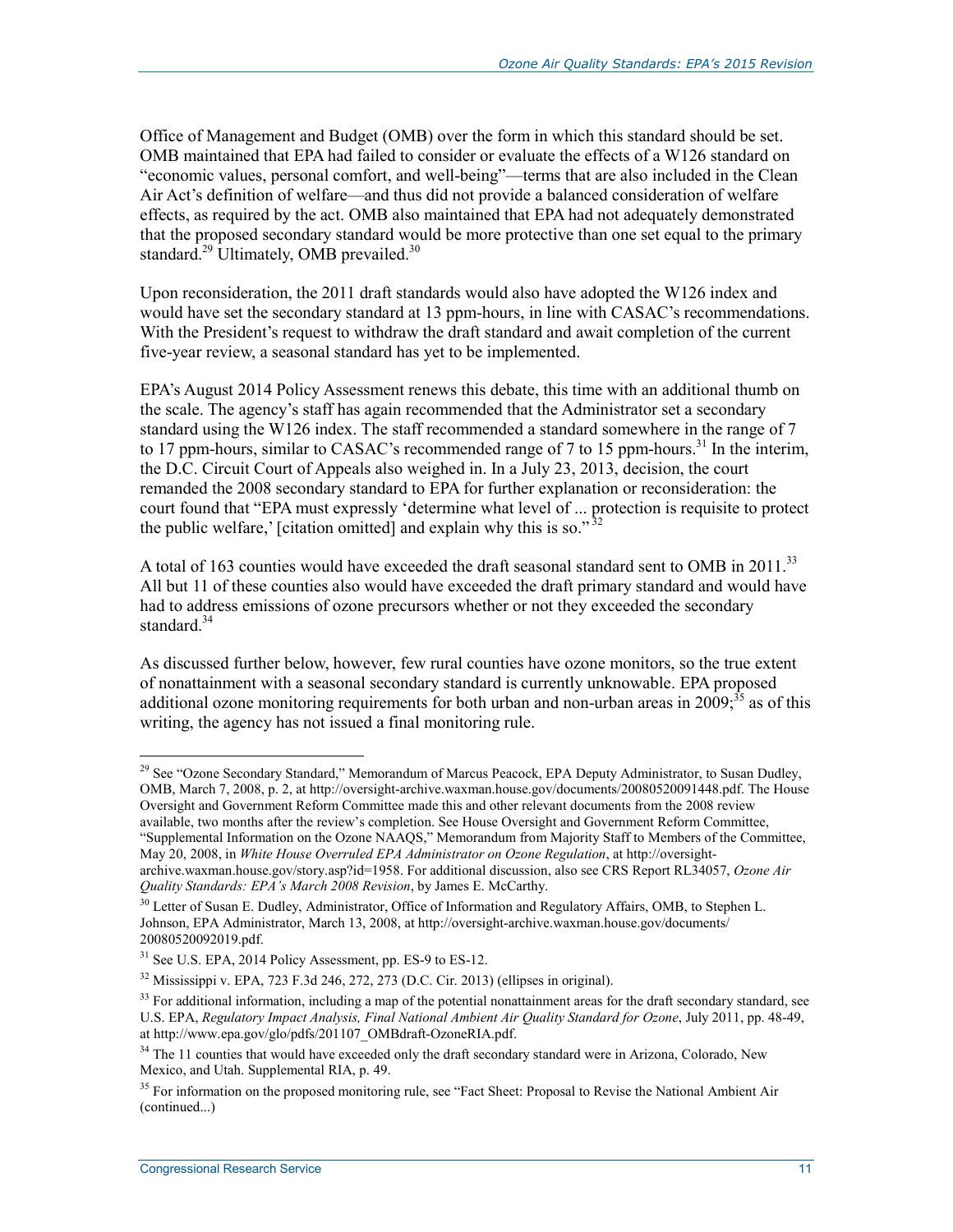## **Controlling Ozone Pollution**

Controlling ozone pollution is more complicated than controlling many other pollutants, because ozone is not generally emitted directly by pollution sources. Rather, it forms in the atmosphere when volatile organic compounds (VOCs) react with nitrogen oxides (NOx) in the presence of sunlight. The ozone concentration is as dependent on the temperature and amount of sunshine as it is on the presence of the precursor gases.

In general, ozone is a summertime pollutant. Other factors being equal, a cool, cloudy summer will produce fewer high ozone readings than a warm, sunny summer.

There are also complicated reactions that affect ozone formation. In general, lower emissions of precursor gases (particularly lower emissions of VOCs) lead to less ozone. But under some conditions, *higher* emissions of NOx lead to lower ozone readings. This makes modeling ozone air quality and predicting attainment more difficult and contentious than the modeling of other air pollutants, and can affect consultations between EPA and the states to determine the boundaries of nonattainment areas and the adequacy of SIPs.

Most stationary and mobile sources are considered to be contributors to ozone pollution. Thus, there are literally hundreds of millions of sources of the pollutants of concern and control strategies require implementation of a wide array of measures. Among the sources of VOCs are motor vehicles (about 40% of total emissions), industrial processes, particularly the chemical and petroleum industries, and any use of paints, coatings, and solvents (about 40% for these sources combined). Service stations, pesticide application, dry cleaning, fuel combustion, and open burning are other significant sources of VOCs. Nitrogen oxides come overwhelmingly from motor vehicles and fuel combustion by electric utilities and other industrial sources.

## **Wintertime Ozone**

An emerging set of issues has arisen in regard to wintertime ozone pollution in rural areas of the Western United States. Ozone is generally considered a summertime pollutant, but winter exceedances of the ozone NAAQS have recently been found to occur near oil and gas fields in rural areas of Wyoming, Utah, and Colorado. 36 At times, ozone concentrations as high as those in Los Angeles, the nation's smoggiest city, have been found in these areas—principally the Upper Green River Basin of Wyoming, the Uintah Basin of Utah, and a nearby area of Colorado. Thus far, only one of these areas, the Upper Green River Basin area of Wyoming, has been designated nonattainment.

<sup>(...</sup>continued)

Quality Standards for Ozone," p. 4, at http://www.epa.gov/air/ozonepollution/pdfs/fs20100106std.pdf.

<sup>&</sup>lt;sup>36</sup> Wintertime ozone levels are occasionally elevated in urban areas, as well, when concentrations of pollution become trapped in cold stagnant air near the Earth's surface. What is unusual about the rural areas discussed in this section of the report is that they do not experience high ozone concentrations in warm weather. In addition, elevated ozone in Western rural areas is a newly observed phenomenon, whereas pollution episodes associated with temperature inversions in urban areas have been observed for decades.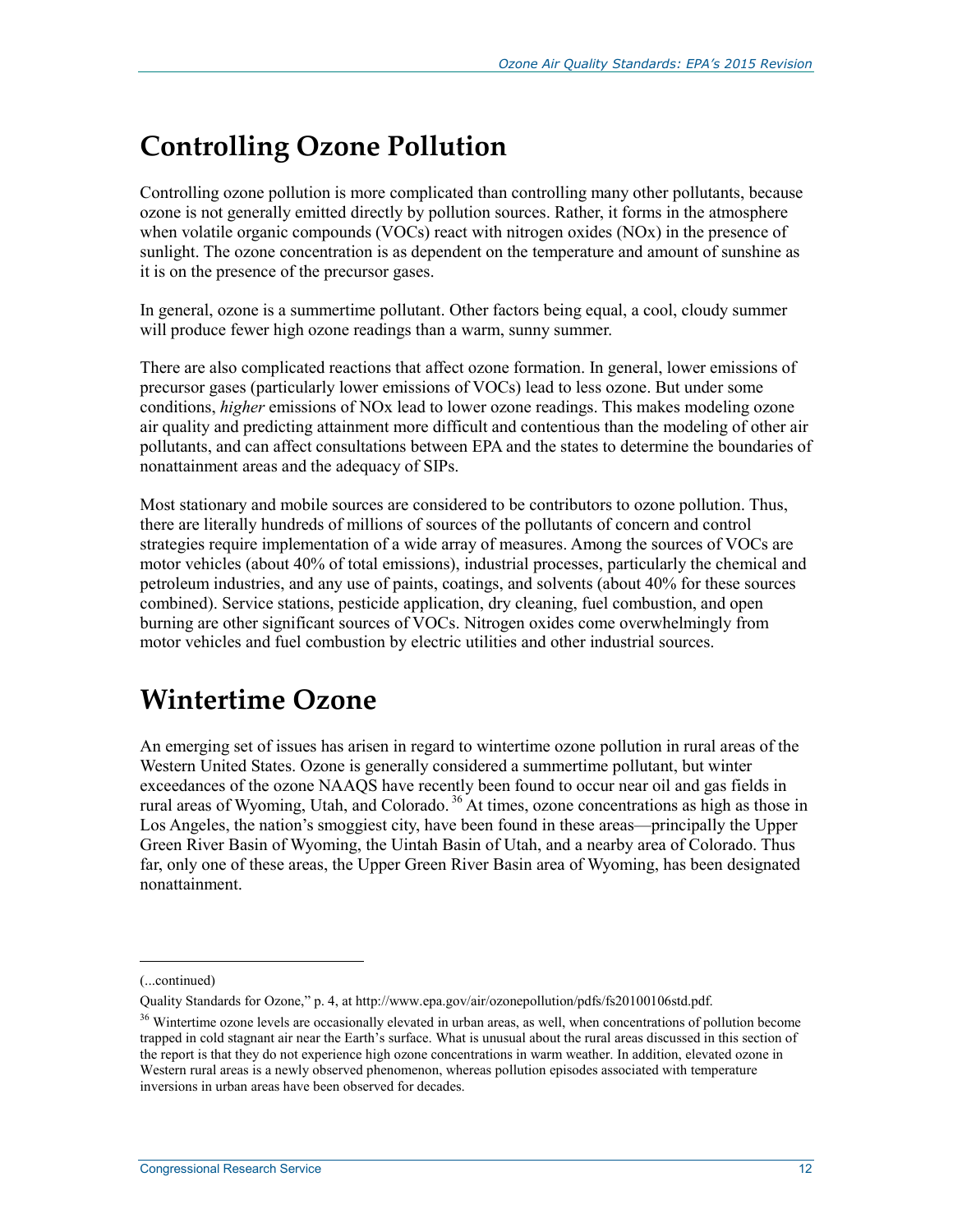The mechanism of ozone formation in the areas is still being studied, but it appears that the thousands of oil and gas wells in the two basins release volatile organic compounds (VOCs) that react with nitrogen oxides (NOx) from oil and gas operations and coal-fired power plants to create ozone. A study of the Uintah Basin by the National Oceanic and Atmospheric Administration, EPA, the Bureau of Land Management, the Western Energy Alliance, the Utah Department of Environmental Quality, and seven universities found that sources external to the basin are not major sources of the ozone found within it, and that among inventoried sources within the basin, 98% to 99% of the VOCs and 57% to 61% of the NOx comes from oil and gas operations.<sup>37</sup> The sunlight necessary for ozone to be created is magnified when it is reflected off of heavy snow cover. Snow cover also helps create temperature inversions that trap polluted air in the basins. In winters with little snow, there are few exceedances of the standards.<sup>3</sup>

EPA has recently promulgated standards requiring the reduction of VOC emissions from oil and gas production and transmission operations, including a requirement to use "green completions" on hydraulically fractured onshore natural gas wells. (For a discussion, see CRS Report R42986, *An Overview of Air Quality Issues in Natural Gas Systems*, by Richard K. Lattanzio.) The impact of these regulations on wintertime ozone concentrations is yet to be determined.

## **Costs and Benefits of Control**

As noted elsewhere in this report, EPA is prohibited by statute from taking cost into account in setting NAAQS; despite that prohibition, in order to comply with an executive order (E.O. 12866) and guidance from the Office of Management and Budget, the agency generally produces a Regulatory Impact Analysis (RIA) analyzing in detail the costs and benefits of new or revised NAAQS standards. The agency produced an RIA for its 2008 ozone NAAQS, and it released an 87-page draft supplement to that RIA in conjunction with the 2010-2011 reconsideration.<sup>39</sup> The supplemental RIA showed a range of estimates for three possible standards: 0.065 ppm; 0.070 ppm (the standard chosen by EPA at the conclusion of the reconsideration process, but not promulgated); and 0.075 ppm (the standard promulgated in 2008, and currently being implemented). EPA's estimates of the benefits and costs of the three options are summarized in Error! Reference source not found..

The public health benefits of setting a more stringent ozone standard are the monetized value of such effects as fewer premature deaths, fewer hospital admissions, fewer emergency room visits, fewer asthma attacks, less time lost at work and school, and fewer restricted activity days.<sup>40</sup> The supplement to the RIA stated that the benefits of a 0.070 ppm primary standard would include the avoidance of 1,500 to 4,300 premature deaths annually in  $2020$ <sup>41</sup>

<sup>37</sup> *2012 Uintah Basin Winter Ozone & Air Quality Study*, Final Report, February 1, 2013, p.2, at http://rd.usu.edu/files/ uploads/ubos 2011-12 final report.pdf. The remaining NOx comes primarily from the Bonanza Power Plant.

<sup>&</sup>lt;sup>38</sup> In the Uintah Basin, for example, winter 2011-2012 measurements indicated no exceedance of the 75 ppb NAAQS for ozone: the highest 8-hour average reading was 63 ppb. In 2010-2011, by contrast, there were 25 winter days with ozone levels exceeding the 75 ppb standard, with the highest 8-hour reading being 139 ppb.

<sup>&</sup>lt;sup>39</sup> Links to the RIAs and other information related to the 2008 and draft 2011 ozone NAAQS can be found at http://www.epa.gov/glo/actions.html.

<sup>40</sup> For a full discussion of these variables and their monetized values, see Chapter 6 of the 2008 RIA at http://www.epa.gov/ttn/ecas/regdata/RIAs/452\_R\_08\_003.pdf.

 $41$  U.S. EPA, Draft Supplemental RIA, p. 7.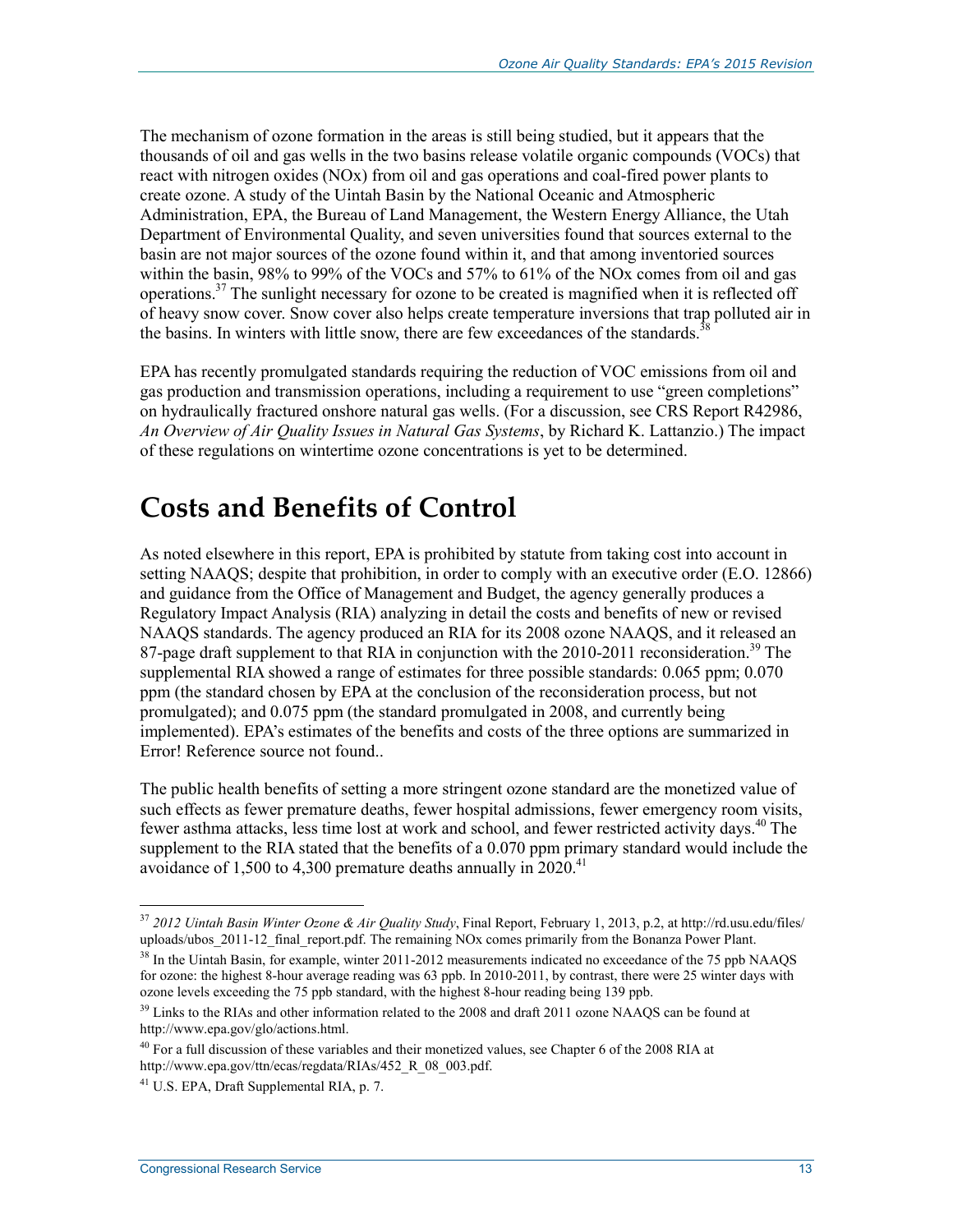| (in billions of 2006 dollars) |                       |                              |  |  |  |
|-------------------------------|-----------------------|------------------------------|--|--|--|
| <b>Option</b>                 | Costs                 | <b>Quantifiable Benefits</b> |  |  |  |
| $0.075$ ppm                   | \$7.6 to \$8.8        | \$6.4 to $$15$               |  |  |  |
| $0.070$ ppm                   | $$19 \text{ to } $25$ | $$11$ to $$31$               |  |  |  |
| $0.065$ ppm                   | $$32$ to $$44$        | $$19 \text{ to } $53$        |  |  |  |

#### **Table 2.Estimated Costs and Quantifiable Benefits of Ozone NAAQS Options, in 2020**

**Source:** U.S. EPA, Draft Supplemental RIA, July 2011.

**Notes:** The data reflect annualized costs and annual monetized benefits of achieving the standard in 2020. Numerous benefits and disbenefits remain unquantified and are not included in the benefits estimates. The estimates assume a 7% discount rate for future costs and benefits and what EPA terms "a particular trajectory of aggressive technological change." According to the RIA, "An alternative storyline might hypothesize a much less optimistic technological trajectory, with increased costs, or with decreased benefits in 2020 due to a later attainment date."

The estimates include benefits of reduced fine particle (PM2.5) concentrations associated with ozone controls applied to meet each ozone standard option. Also, estimates only include areas assumed to meet the standard by 2020: they do not include the costs or benefits of attaining the alternate standards in the San Joaquin Valley and South Coast air basins in California, because the agency expects that nonattainment designations under the Clean Air Act for those areas would place them in categories afforded extra time beyond 2020 to attain the ozone NAAQS.

Other stated benefits of a 0.070 ppm standard in 2020 would include preventing the following, annually:

- 2,200 nonfatal heart attacks
- 6,600 hospital and emergency room visits
- 2,980 cases of acute or chronic bronchitis
- 44,000 cases of upper and lower respiratory symptoms
- 23,000 cases of aggravated asthma
- 770,000 days when people miss work or school
- 2.6 million days when people must restrict their activities.<sup>42</sup>

In the RIA supplement, the agency noted that "there are significant uncertainties in both cost and benefit estimates for the full range of standard alternatives.<sup>343</sup> Among the uncertainties are unquantified benefits (the effects of reduced ozone on forest health and agricultural productivity, for example) and unquantified disbenefits (reduced screening of UVB radiation and reduced nitrogen fertilization of forests and cropland). The benefits will also vary, depending on which of

<sup>1</sup>  $42$  Ibid.

 $43$  Ibid., p. 17.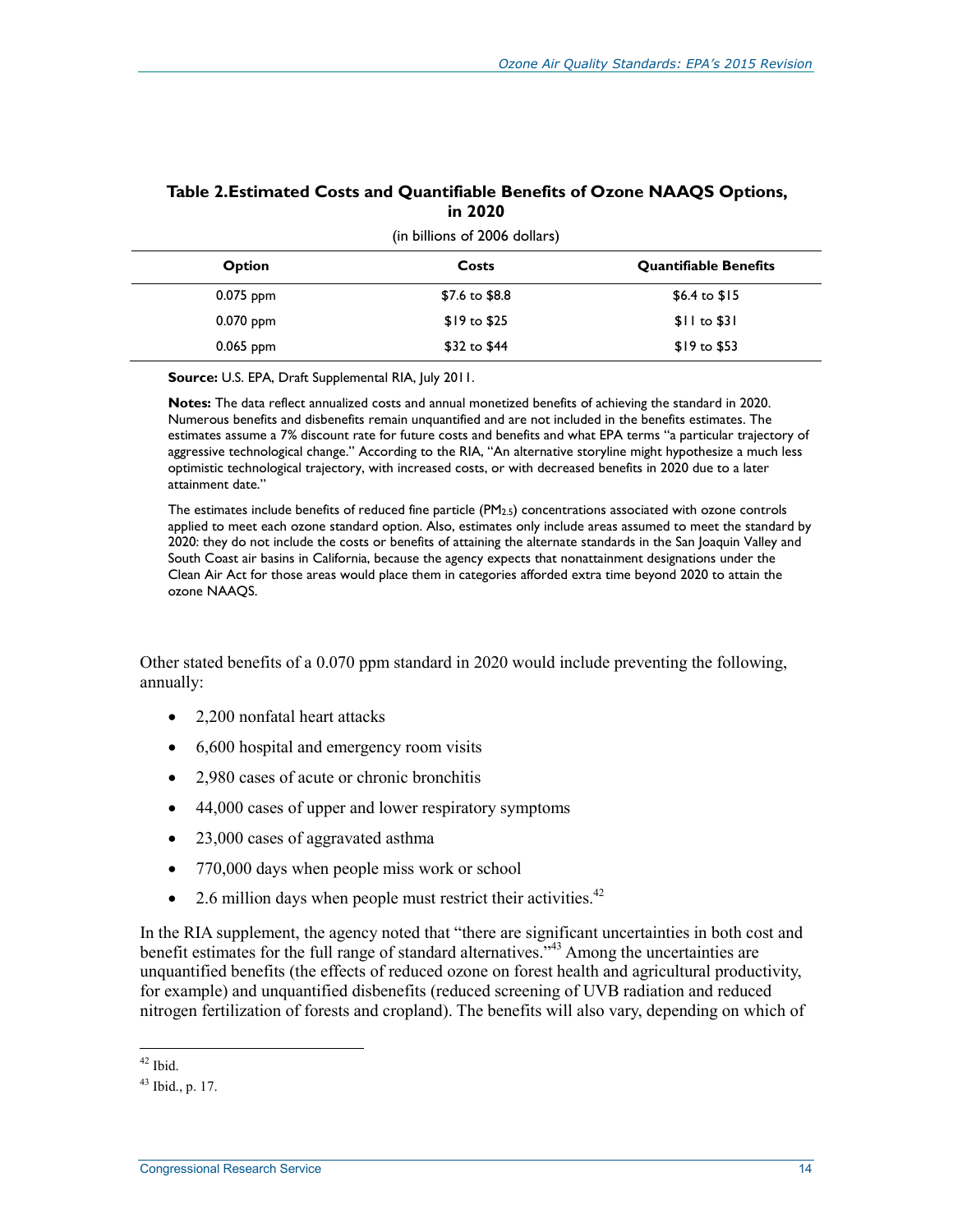the precursor pollutants nonattainment areas choose to control. The RIA also states, "Of critical importance to understanding these estimates of future costs and benefits is that they are not intended to be forecasts of the actual costs and benefits of implementing revised standards."44

Industry sources generally estimate the future cost of emission controls necessary to attain a revised ozone NAAQS to be greater than does EPA. A recent study by the National Association of Manufacturers, for example, projects the cost of attaining a more stringent ozone NAAQS, as measured in reduced Gross Domestic Product, at up to \$270 billion annually from 2017 to 2040.<sup>45</sup>

In reaching these conclusions, the NAM study made a number of simplifying assumptions:

- The study looked only at the most stringent option under consideration (60 ppb).
- It used data and assumptions generated by EPA in its 2008 and 2010 RIAs for its analysis, although it stressed the need for EPA to provide updated information.
- The study's baseline didn't account for some EPA regulations promulgated since 2010 that will reduce NOx emissions (e.g., the Cross State Air Pollution Rule).
- The analysis focused exclusively on emissions of NO<sub>x</sub>, without any consideration of VOC controls. VOC emissions from petroleum and related industries have more than quadrupled since 2005, according to EPA, while emissions from most other sources have declined.<sup>46</sup> Recent EPA analyses suggest that there are low cost emission control options in the oil and gas sector.<sup>47</sup>

EPA, in its 2008 and 2011 RIAs, concluded that its cost estimates are likely to overstate the eventual figures. In the agency's words, "Technological advances over time will tend to increase the economic feasibility of reducing emissions, and will tend to reduce the costs of reducing emissions<sup>"48</sup>

## **Issues**

The current ozone NAAQS review is likely to raise issues regarding the cost of compliance, the role of science in standard-setting, the interagency review process, the role of federal versus state and local pollution control measures, and the adequacy of the ozone monitoring network.

<sup>&</sup>lt;u>.</u> <sup>44</sup> Ibid.

<sup>45</sup> NERA Economic Consulting for the National Association of Manufacturers, *Assessing Economic Impacts of a Stricter National Ambient Air Quality Standard for Ozone*, July 2014, p. S-1, at http://www.nam.org/Special/Media-Campaign/EPA-Overregulation/Ozone-Regulations.aspx. Hereinafter, "NAM Report."

<sup>46</sup> See U.S. EPA, National Emissions Inventory (NEI) Air Pollutant Emission Trends Data, at http://www.epa.gov/ttn/ chief/trends/.

<sup>&</sup>lt;sup>47</sup> See, for example, U.S. EPA, Regulatory Impact Analysis, Final New Source Performance Standards and Amendments to the National Emissions Standards for Hazardous Air Pollutants for the Oil and Natural Gas Industry, April 2012, at http://www.epa.gov/ttnecas1/regdata/RIAs/oil\_natural\_gas\_final\_neshap\_nsps\_ria.pdf.

<sup>48</sup> U.S. EPA, *Regulatory Impact Analysis, Final National Ambient Air Quality Standard for Ozone*, July 2011, p. 19, at http://www.epa.gov/groundlevelozone/pdfs/201107\_OMBdraft-OzoneRIA.pdf.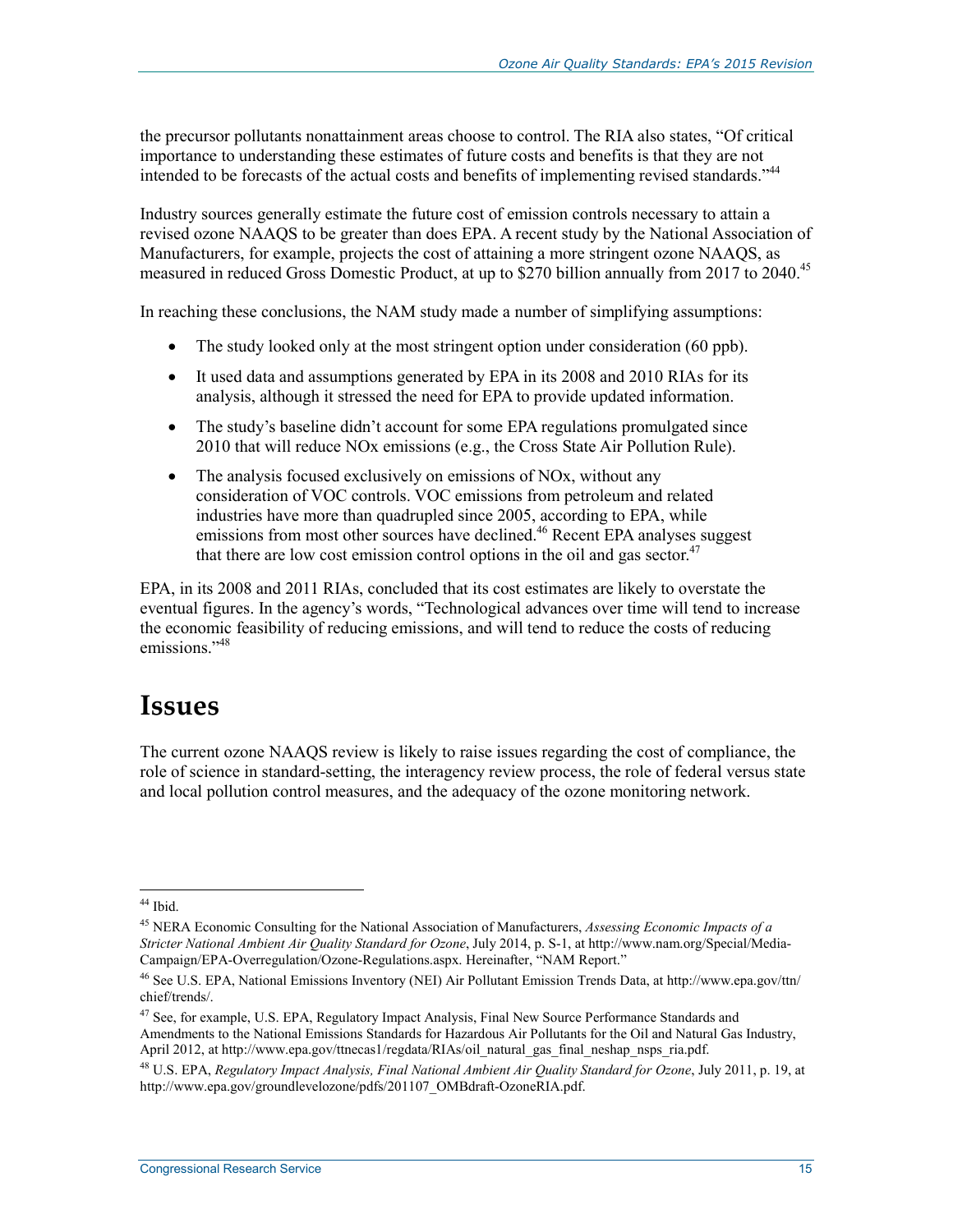### **The Role of Cost**

Because of its wide reach and potential cost, a proposed revision to the ozone NAAQS is likely to be among the most controversial rules EPA will consider in the coming year. In past reviews, industries that emit ozone precursors and broadly-based business groups have complained forcefully that a more stringent standard would be too costly to attain.

The issue of cost is a perennial one in NAAQS decisions, even though EPA is prohibited by the Clean Air Act from considering costs in setting the standards. The Clean Air Act's §109 has been so interpreted since the NAAQS provisions were added to the act in 1970; in 2001, this interpretation was affirmed in a unanimous Supreme Court decision, *Whitman v. American Trucking Associations*. 49 The Court pointed to numerous other CAA sections where Congress had explicitly allowed consideration of economic factors, concluding that if Congress had intended to allow such factors in the setting of a primary NAAQS, it would have been more forthright particularly given the centrality of the NAAQS concept to the CAA's regulatory scheme. The court concluded that §109(b)(1) "unambiguously bars cost considerations from the NAAQSsetting process."<sup>50</sup>

This is not to say that cost considerations play no role in Clean Air Act decisions, including in *implementation* of a NAAQS. Cost-effectiveness is considered extensively by EPA and the states in selecting emission control options to meet the standards. Also, as discussed above, the agency prepares cost and benefit estimates at the time it proposes or promulgates a NAAQS, both for information purposes, and in order to comply with Executive Order 12866, under which the Office and Management and Budget (OMB) requires cost-benefit analysis of economically significant rules. But in deciding what level of ambient pollution poses a health threat, the statute bars consideration of costs.

Many in Congress would like to change this, by revising the CAA to require consideration of cost in NAAQS decisions. In the  $112<sup>th</sup>$  Congress, the House twice passed legislation that would have done so: H.R. 2401 and H.R. 3409 would have required the EPA Administrator to take feasibility and costs into consideration in setting National Ambient Air Quality Standards. The Senate did not pass either bill. In the  $113<sup>th</sup>$  Congress, H.R. 5505 / S. 2833 would require EPA to "take into consideration feasibility and cost" in setting ozone NAAQS, as well as establishing several other conditions on the Administrator's ozone-NAAQS-setting authority.

### **The Role of Science and Interagency Review**

Another major issue raised by proposed NAAQS standards may concern whether the Administrator's choices for the primary and secondary standards are backed by the scientific studies and recommendations of the agency's science advisers. One issue in recent years has concerned the form of the secondary ozone NAAQS: as discussed, the agency's staff and the independent CASAC review panel recommended a seasonal (rather than hourly) form of secondary ozone standard, to more adequately measure the impact of monitored ozone levels on

 $49$  531 U.S. 457 (2001).

<sup>50</sup> For further discussion of the American Trucking case, see CRS Report RS20860, *The Supreme Court Upholds EPA Standard- Setting Under the Clean Air Act: Whitman v. American Trucking Ass'ns*, by Robert Meltz and James E. McCarthy.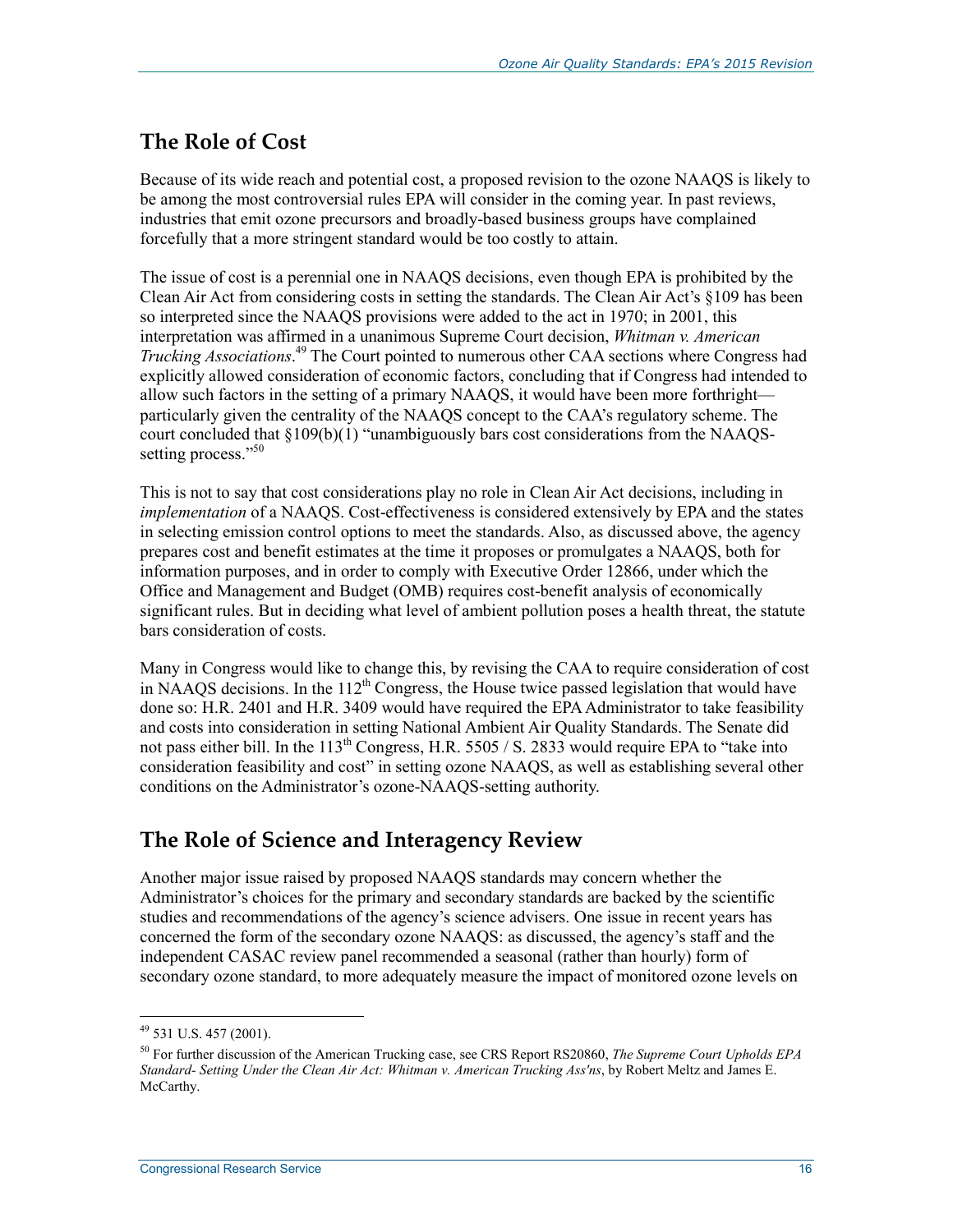forests and crops. This recommendation was dropped from the final decision in 2008. The seasonal form of the secondary standard was resurrected in the 2010-2011 reconsideration process, but it died a second time when the reconsidered standards as a whole were withdrawn.

More broadly, in the last two ozone NAAQS reviews, EPA (under both Republican and Democratic control) has been at odds with the Office of Management and Budget over the form and/or numerical level of the primary and secondary standards. As noted earlier, in 2008, OMB insisted on changes to EPA's recommended standards, at the completion of the multi-year agency review process. The result was promulgation of a secondary standard that was identical to the primary standard, rather than the new seasonal form of standard that the Administrator had chosen and that was unanimously recommended by the agency's science advisers.<sup>51</sup> In 2011, OMB and the President returned the draft final standard to EPA for "reconsideration," stating that the President did not support finalizing the rule "at this time."

Many in Congress and in the executive branch have decried the politicization of science in recent years. It has become a common complaint that EPA and other agencies that make regulatory decisions on scientific issues have done so based on false premises or on an inadequate review of the available research. The NAAQS process addresses this concern more directly than most aspects of the air pollution regulatory structure, by establishing an independent scientific advisory committee (CASAC) and by requiring the Administrator to discuss that committee's recommendations when a NAAQS standard is proposed or promulgated. But the Administrator remains free to disregard CASAC's conclusions, provided that the *Federal Register* notice summarizes any difference between the rule and CASAC's recommendation and explains the reasons for any difference.<sup>52</sup> This requirement has not prevented controversy over the scientific basis of NAAQS standards. It would seem likely that such controversy will arise again when the ozone NAAQS is proposed.

## **The Role of Federal Versus State and Local Pollution Control Measures**

If the ozone NAAQS is made more stringent as a result of the current review, nonattainment areas will have to lower emissions sufficiently to comply with the new standard. This can be done through implementation of federal, state, and/or local measures. Current federal standards for cars, trucks, fuels, nonroad vehicles and engines, power plants, and other stationary pollution sources are reducing emissions. At current levels, however, they are not strong enough to bring many areas into attainment, thus requiring state and local pollution control measures in addition.

EPA has promulgated more stringent standards for most of the major sources of ozone precursors, including Tier 3 auto emission and fuel standards that will begin to take effect in 2017 and more stringent standards for power plants that begin to take effect in 2015. (For additional information on these standards, see CRS Report R43497, *Tier 3 Motor Vehicle Emission and Fuel Standards* and CRS Report R42144, *EPA's Utility MACT: Will the Lights Go Out?*) These standards could make the task of demonstrating attainment with a more stringent ozone NAAQS substantially easier. Many in Congress objected to the standards for motor vehicles, fuels, power plants, and other sources when they were under consideration, but at this date, the net effect of repealing

<sup>&</sup>lt;sup>51</sup> See the section on The Secondary Standard, above.

<sup>&</sup>lt;sup>52</sup> CAA Section 307(d)(3) and (d)(6).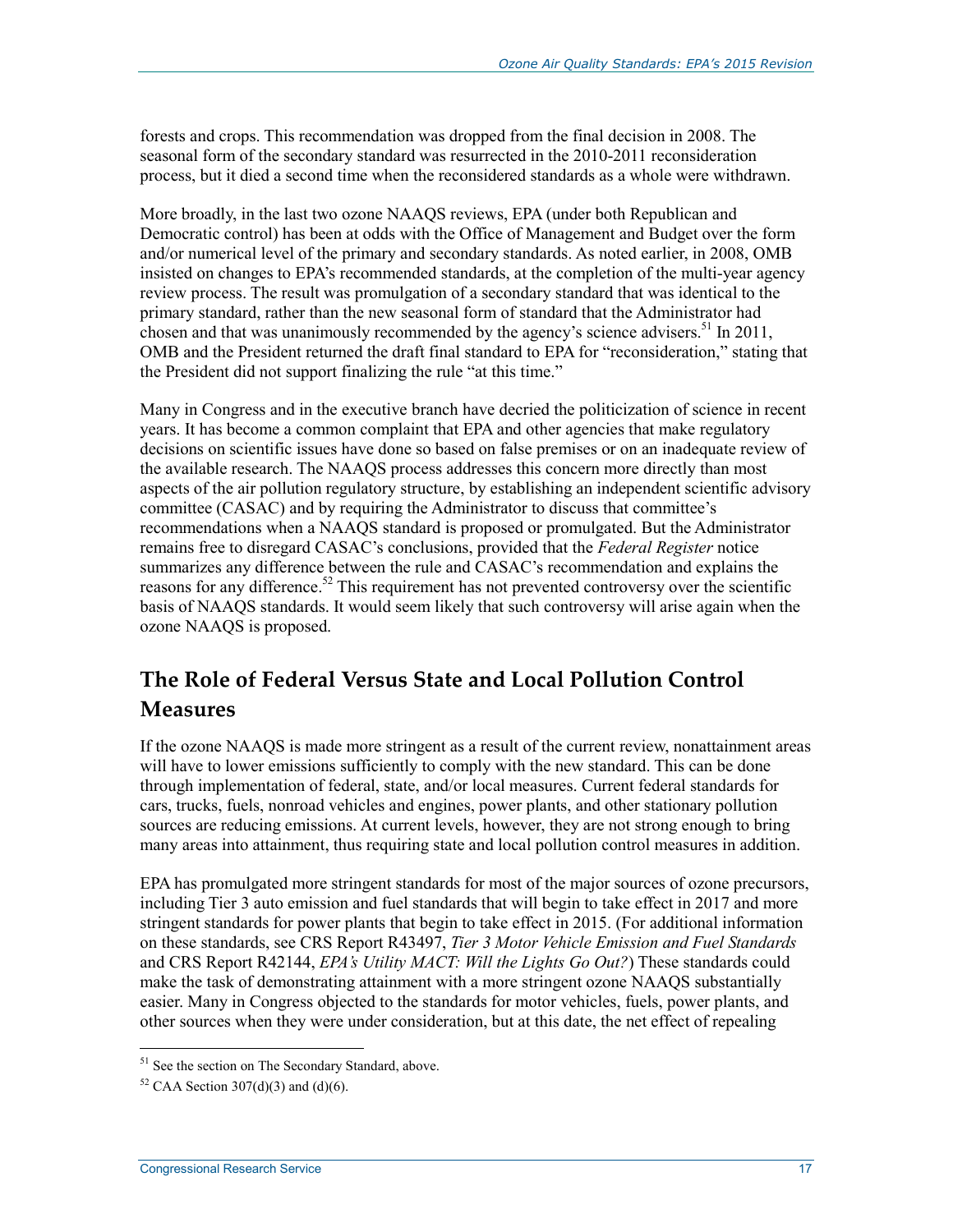them would be to shift the burden of attainment more squarely in the direction of state and local governments.

A tighter ozone NAAQS might provide reason for Congress to revisit the issue of how to control emission sources that contribute to pollution downwind, in other states. Ozone, which forms in the atmosphere from chemical reactions of precursor emissions, is the prime example of such downwind pollution. Under both the Bush and Obama Administrations, EPA has addressed this interstate air pollution issue—through the Clean Air Interstate Rule (CAIR, 2005) and the Cross State Air Pollution Rule (CSAPR, 2011). The D.C. Circuit Court of Appeals found fault with both rules, although it allowed CAIR to take effect pending promulgation of an acceptable replacement.<sup>53</sup>

Whether EPA had correctly interpreted its authority to control emissions leading to downwind pollution ultimately reached the Supreme Court. On April 29, 2014, in a 6-2 decision (*EPA v. EME Homer City Generation, LLP*), the Court upheld the methodology at the heart of EPA's CSAPR standard-setting process.<sup>54</sup> The rule was remanded to the D.C. Circuit for consideration of additional issues, however, and has still not been implemented.

In proposing CSAPR, the agency stated that it intended it to be the model for future regulations to assist downwind states in meeting more stringent NAAQS; so the *Homer City* case sets an important precedent. But EPA has found it difficult to address interstate transport of air pollution under the CAA's existing provisions. Key statutory terms are undefined, leaving it to EPA and the courts to interpret the statute. This generally leads to delays in implementation and uncertainty in the regulated community. Congress could play a useful role in revisiting the issues posed by interstate air pollution to clarify its intent, providing clearer authority. In the meantime, interested parties await the resolution of numerous issues by the courts, three years after CSAPR's promulgation.

### **Monitoring**

1

The existing network of ozone monitors is concentrated in urban areas, because of the larger population potentially affected, and because most of the sources of ozone precursor emissions are located in such areas. But, as noted earlier, ozone is not generally emitted directly by pollution sources. It forms in the atmosphere, often downwind of emission sources. Thus, rural areas can have high ozone concentrations, unless they are located a substantial distance from any urban area or other source of emissions. The new form of the secondary NAAQS discussed by EPA also suggests a need for additional monitoring in rural areas to detect impacts of ozone on forests and agricultural production. Both EPA and state monitoring budgets are constrained, however, raising questions as to how any additional monitoring requirement would be funded.

The agency, in a 2009 rulemaking separate from the NAAQS, proposed changing the minimum ozone monitoring requirements for both urban and non-urban areas.<sup>55</sup> That proposal would have required that each state operate at least three ozone monitors in non-urban areas. It would also

 $53$  For a discussion of the Bush and Obama Administration regulations and the D.C. Circuit decisions remanding them, see CRS Report R42895, *Clean Air Issues in the 113th Congress: An Overview*.

<sup>54</sup> EPA v. EME Homer City Generation, L.P., 134 S. Ct. 1584 (2014).

<sup>55 74</sup> *Federal Register* 34525, July 16, 2009.